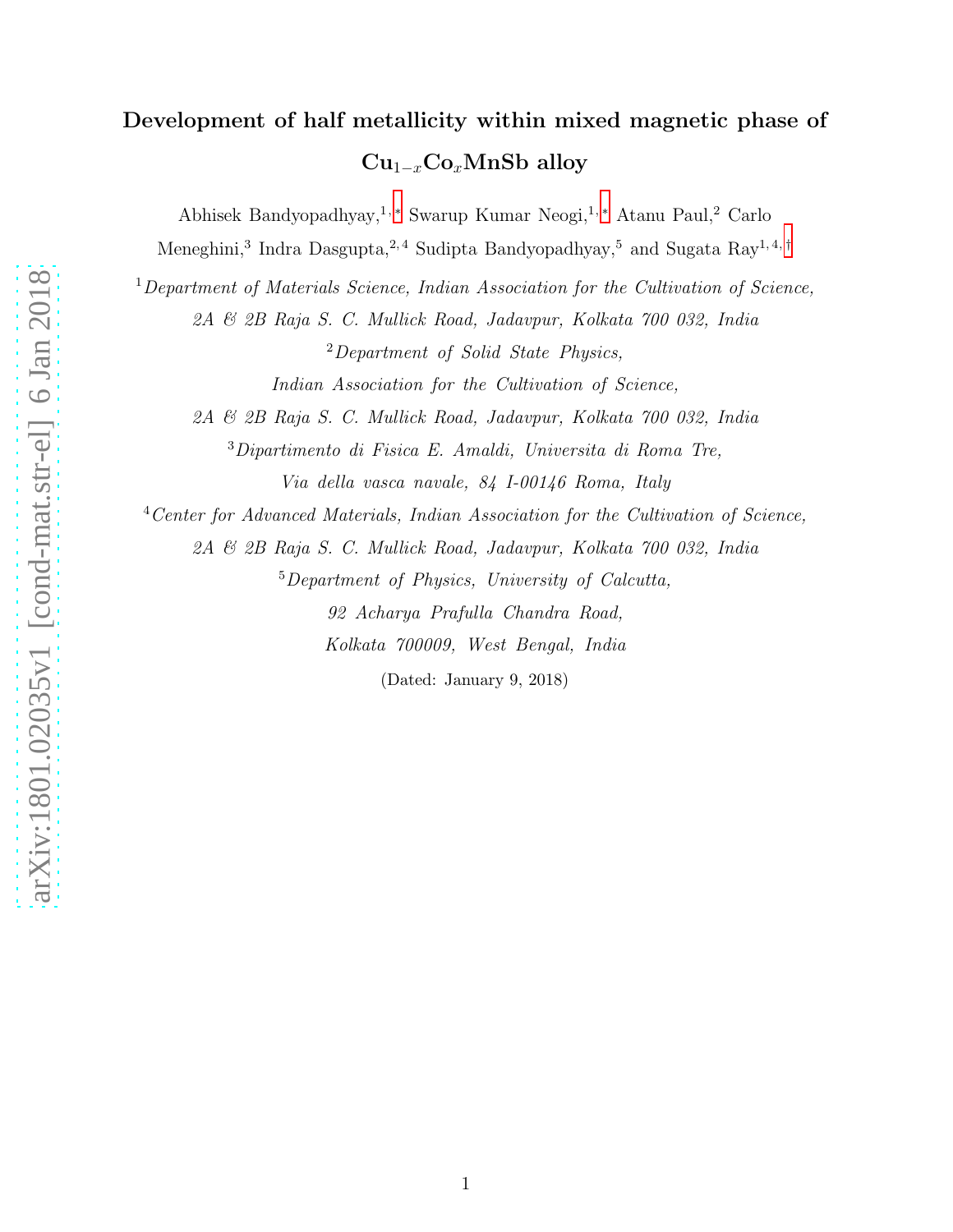# Abstract

Cubic Half-Heusler Cu<sub>1−x</sub>Co<sub>x</sub>MnSb (0 ≤ x ≤ 0.1) compounds have been investigated both experimentally and theoretically for their magnetic, transport and electronic properties in search of possible half metallic antiferromagnetism. The systems (Cu,Co)MnSb are of particular interest as the end member alloys CuMnSb and CoMnSb are semi metallic (SM) antiferromagnetic (AFM) and half metallic (HM) ferromagnetic (FM), respectively. Clearly, Co-doping at the Cu-site of CuMnSb introduces changes in the carrier concentration at the Fermi level that may lead to half metallic ground state but there remains a persistent controversy whether the AFM to FM transition occurs simultaneously. Our experimental results reveal that the AFM to FM magnetic transition occurs through a percolation mechanism where Co-substitution gradually suppresses the AFM phase and forces FM polarization around every dopant cobalt. As a result a mixed magnetic phase is realized within this composition range while a nearly HM band structure is developed already at the 10% Co-doping. Absence of  $T^2$  dependence in the resistivity variation at low T-region serves as an indirect proof of opening up an energy gap at the Fermi surface in one of the spin channels. This is further corroborated by the  $ab - initio$  electronic structure calculations that suggests a nearly ferromagnetic half-metallic ground state is stabilized by Sb-p holes produced upon Co doping.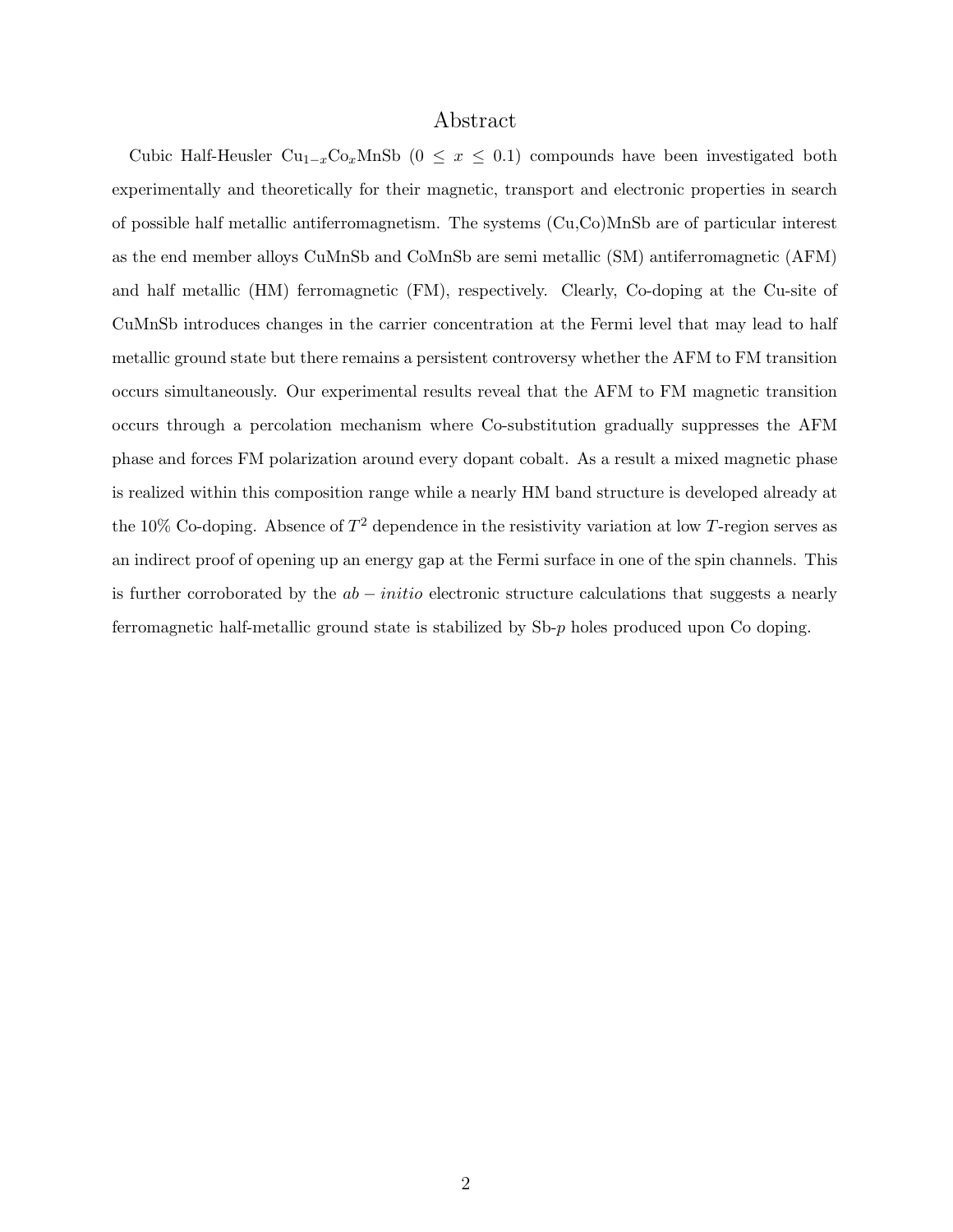PACS number(s): 71.20.Be, 75.50.Ee, 78.70.Dm, 72.25.Ba, 71.15.Mb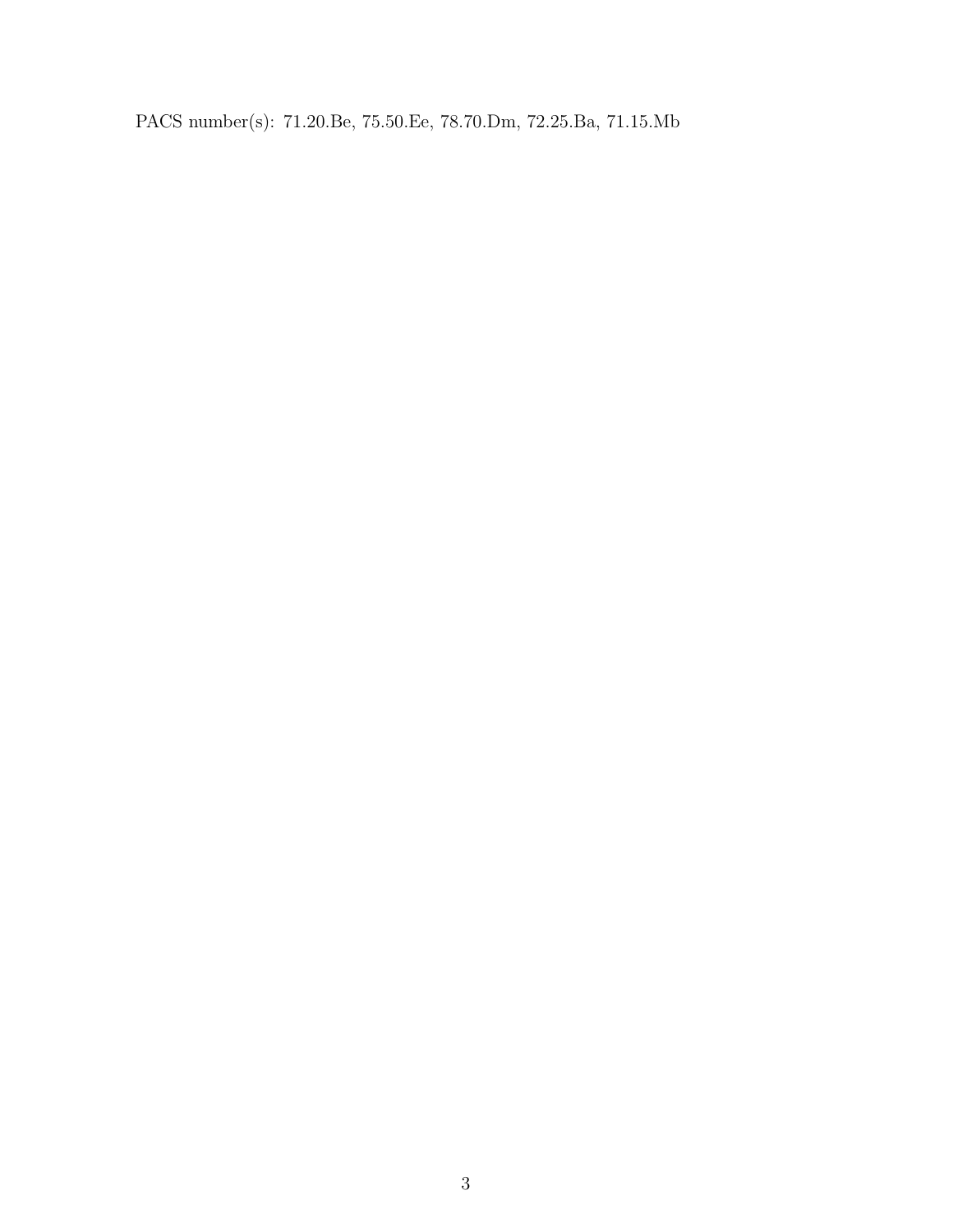# I. INTRODUCTION

Heusler and semi Heusler alloys have received considerable interest both theoretically and experimentally as some of them exhibit half metallic (HM) band structure, $1-7$  $1-7$  structural similarity to widely used binary semiconductors (e.g. GaAs,  $\text{InP}$ ),<sup>[1](#page-15-2)</sup> and very high Curie temperature  $(T_C > 300 \text{ K})$ .<sup>[7](#page-15-3)</sup> Generally full Heusler alloys (general formula  $X_2 Y Z$ ) are formed in cubic  $L2_1$  structure while half Heusler alloys (general formula  $XYZ$ ) have cubic  $Cl_b$ structure.<sup>[8](#page-15-4)</sup> Here X is a higher valent and Y is a lower valent transition metal element and Z is the nonmagnetic sp atom; e.g.  $Z = Ga$ , Sn, In, and Sb. Most important functional properties of Heusler alloys are connected with their half metallic (HM) band structure.<sup>[8](#page-15-4)[,9](#page-15-5)</sup> Based on electronic structure calculations, de Groot et al. proposed NiMnSb as possible half metallic ferromagnet (HMFM).<sup>[10](#page-15-6)</sup> Experimentally, few half heusler compounds e.g. PtMnSb, CoMnSb<sup>[8](#page-15-4)[,11](#page-16-0)[,12](#page-16-1)</sup> and several full Heusler alloys like  $Co<sub>2</sub>MnSi<sub>1</sub><sup>13</sup> Co<sub>2</sub>FeSi<sub>1</sub><sup>14</sup> Co<sub>2</sub>VAl, Co<sub>2</sub>VGa<sup>15</sup>$  $Co<sub>2</sub>MnSi<sub>1</sub><sup>13</sup> Co<sub>2</sub>FeSi<sub>1</sub><sup>14</sup> Co<sub>2</sub>VAl, Co<sub>2</sub>VGa<sup>15</sup>$  $Co<sub>2</sub>MnSi<sub>1</sub><sup>13</sup> Co<sub>2</sub>FeSi<sub>1</sub><sup>14</sup> Co<sub>2</sub>VAl, Co<sub>2</sub>VGa<sup>15</sup>$  $Co<sub>2</sub>MnSi<sub>1</sub><sup>13</sup> Co<sub>2</sub>FeSi<sub>1</sub><sup>14</sup> Co<sub>2</sub>VAl, Co<sub>2</sub>VGa<sup>15</sup>$  $Co<sub>2</sub>MnSi<sub>1</sub><sup>13</sup> Co<sub>2</sub>FeSi<sub>1</sub><sup>14</sup> Co<sub>2</sub>VAl, Co<sub>2</sub>VGa<sup>15</sup>$  $Co<sub>2</sub>MnSi<sub>1</sub><sup>13</sup> Co<sub>2</sub>FeSi<sub>1</sub><sup>14</sup> Co<sub>2</sub>VAl, Co<sub>2</sub>VGa<sup>15</sup>$  $Co<sub>2</sub>MnSi<sub>1</sub><sup>13</sup> Co<sub>2</sub>FeSi<sub>1</sub><sup>14</sup> Co<sub>2</sub>VAl, Co<sub>2</sub>VGa<sup>15</sup>$ are found to be HMFM. However, there is also a proposition of half metallic antiferromagnets (HMAFM), also termed as HM fully compensated ferrimagnets, which can offer the unique possibility of net zero magnetic moment within HM band structure.[16](#page-16-5)[,17](#page-16-6)

Half Heusler alloys of general chemical formulae XMnSb become particularly important in this context due to their tunable magnetic states between ferromagnetic and antiferro-magnetic.<sup>[2](#page-15-7)[,5](#page-15-8)[,7](#page-15-3)[,9](#page-15-5)[,18](#page-16-7)</sup> On the other hand, choice of X and doping at the X-site would change the number of valence electron count and therefore the electron DOS at the  $E_F$ , and consequently the magnetic exchange interactions. Interestingly,  $\text{CuMnSb}$  ( $\text{Cu}:3d^{10}$ ; nonmagnetic) is the only AFM [Mn-spin structure is shown in Fig.  $1(a)|^{6,19}$  $1(a)|^{6,19}$  $1(a)|^{6,19}$  $1(a)|^{6,19}$  compound within this family which naturally becomes important in this context although it is a semi-metal. On the contrary, CoMnSb (Co: $3d^7$ ; partially filled, weakly magnetic) shows  $H\text{MFM}^{8,20}$  $H\text{MFM}^{8,20}$  $H\text{MFM}^{8,20}$  $H\text{MFM}^{8,20}$  arrangement of Mn spins is shown in Fig. 1(b)]. Therefore Co-doping at the Cu-site of CuMnSb must drive one AFM to FM transition along with one semi-metal to half metal transition. However, it is not clear that whether the electronic mechanism of these transitions is one and the same and therefore they are bound to coincide in x of  $Cu_{1-x}Co_xMnSb$  or not. Existing literature seems to provide highly contradicting views and results in this regard. In 2007, N. P. Duong et al. experimentally suggested the HMFM nature of all the compounds with  $x \ge 0.1$  <sup>[20](#page-16-9)</sup> but refrained from commenting about the said transitions. Interestingly, I. Galanakis et al. theoretically presented a completely different picture and claimed that the system should be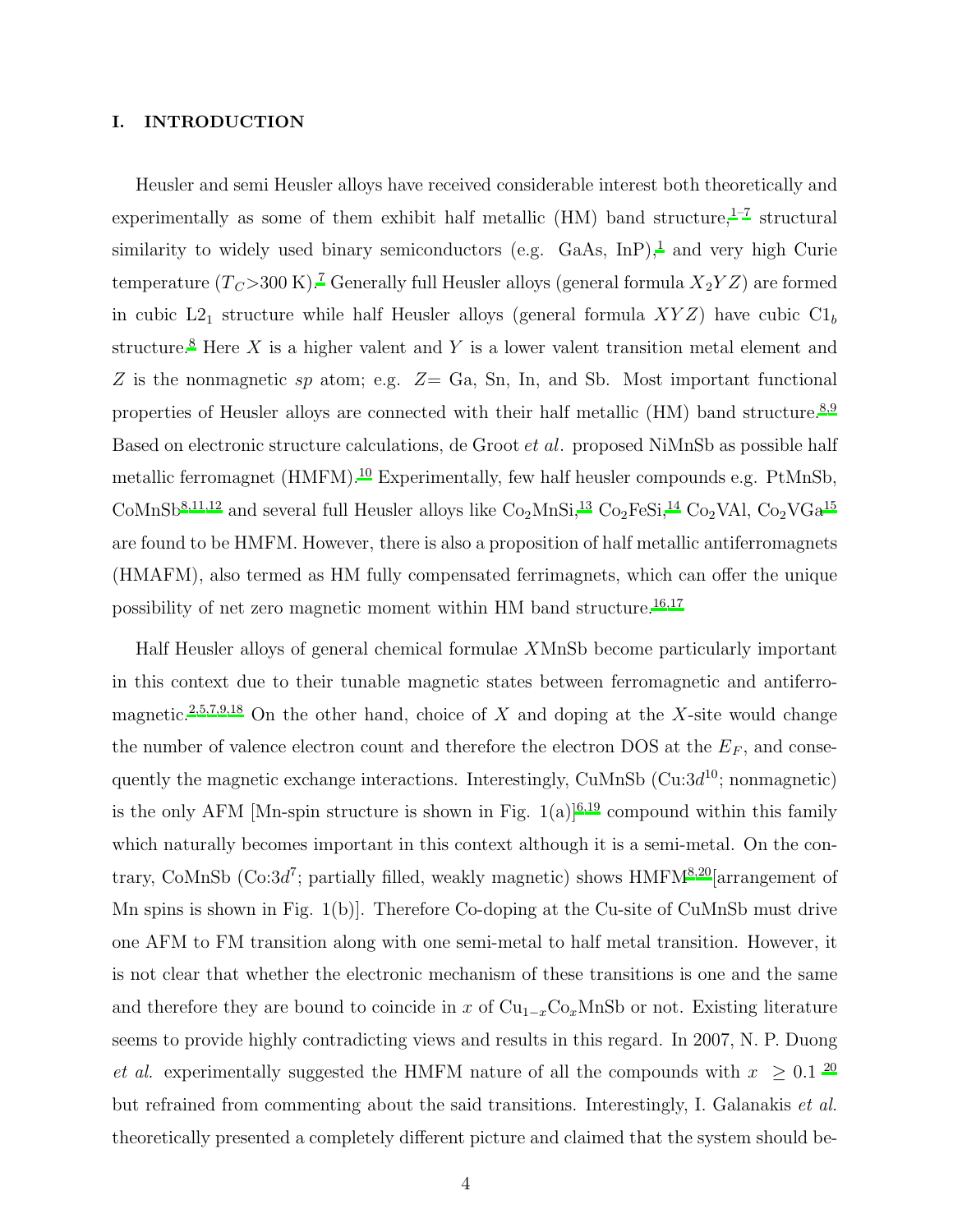come ferromagnetic only above [2](#page-15-7)0% Co-doping while half-metallicity will arise at  $x > 0.4$ <sup>2</sup> More recently, K. Kumar *et al.* showed that the system remains largely ferromagnetic above  $20\%$  Co-doping while half-metallicity does not arise even at  $80\%$  Co-doping.<sup>[21](#page-16-10)</sup> Overall, there had been one consensus that the pure antiferromagnetism of CuMnSb certainly gets lost within 20% Co-doping while the appearance of half-metallicity is proposed to occur at any doping between 10% to 80%.

Therefore, we were curious to probe whether half-metllicity actually occurs at around 10% and coexist with antiferromagnetism and consequently attempted to explore the range of 0  $x \leq 0.1$  of Cu<sub>1−x</sub>Co<sub>x</sub>MnSb. Consequently, we have synthesized a set of Cu<sub>1−x</sub>Co<sub>x</sub>MnSb  $(x = 0.03, 0.05, 0.08, 0.1)$  compounds, along with the parent CuMnSb one, aiming to keep Co-concentration very low so that AFM state persists in them. Based on detailed magnetic, transport and magneto-transport measurements it is understood that there exists a gradual change over from pure AFM ground state to a coexisting FM/AFM phase within this range of x which is concomitant with the gradual suppression of  $T^2$ -dependency of resistivity  $[\rho(T)]$ variation at low temperature upon increasing Co-content. This absence of  $T^2$ -dependence serves as an indirect proof for half-metallicity. $2^{2-24}$ 

# II. METHODOLOGY

#### A. Experimental Techniques

Polycrystalline samples of CuMnSb and  $\text{Cu}_{1-x}\text{Co}_x\text{MnSb}$  ( $x = 0.03, 0.05, 0.08, 0.1$ ) have been synthesized by a melt-quenching technique using an arc furnace in Ar-atmosphere. Appropriate stoichiometric amounts of high purity (greater than 99.99%) constituent metals have been taken for melting. In order to achieve better chemical homogeneity, all the samples have been remelted 4-5 times and finally the molten ingots were annealed at 650◦ C for 5 days in vacuum-sealed quartz tube in order to reduce atomic disorder.[12](#page-16-1) X-ray diffraction (XRD) measurements have been performed at MCX Beam line of ELETTRA (Trieste, Italy) synchrotron radiation facility at room temperature, with  $\lambda=0.827$  Å. The XRD data were analyzed by Rietveld method and refinements were carried out by FULLPROF program.[25](#page-16-13) The exact stoichiometry of all the alloys are additionally verified by inductively coupled plasma-optical emission spectroscopy (ICP-OES) using a Perkin Elmer Optima 2100 DV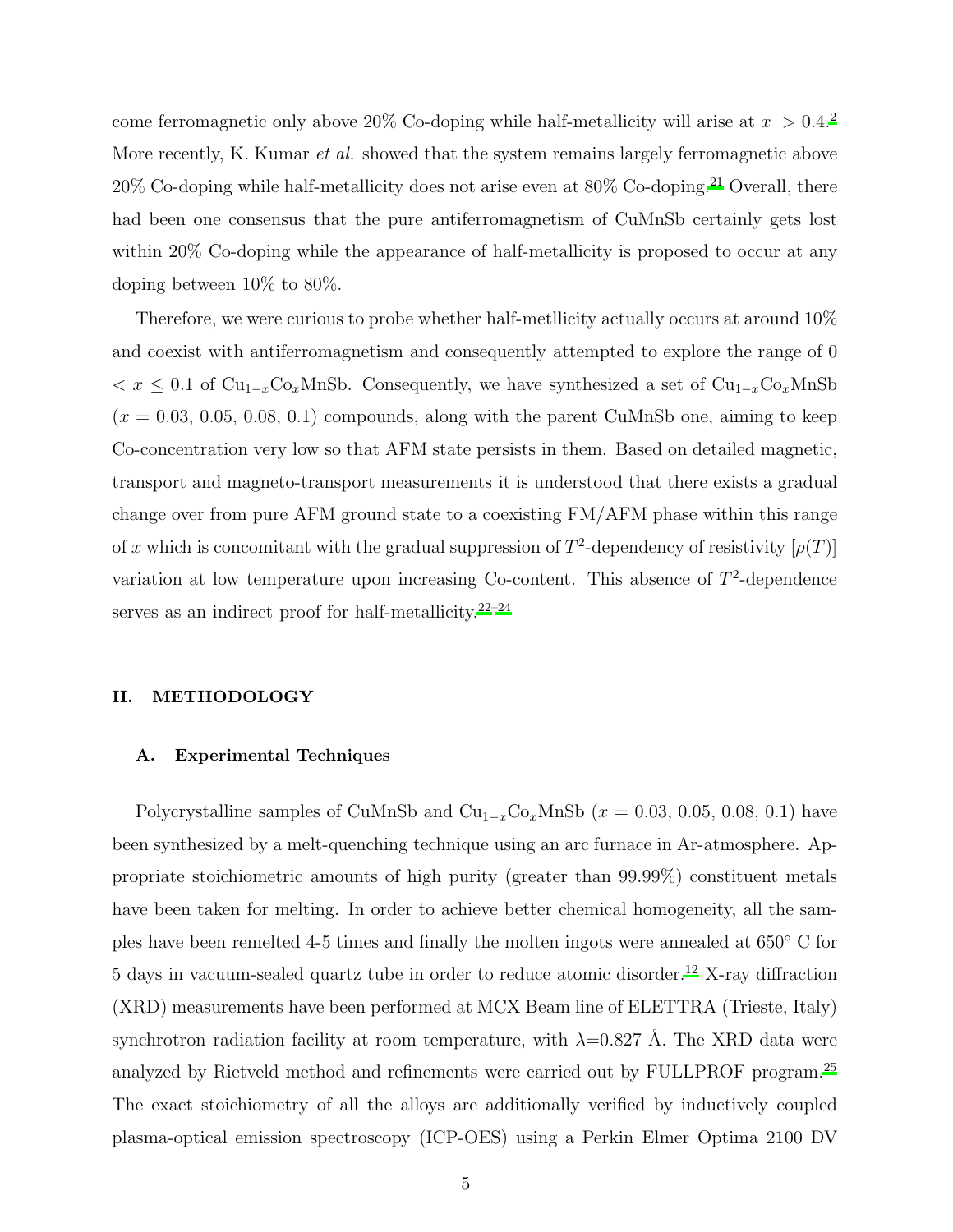instrument. To get information on local atomic order/disorder, Mn K-edge Extended X-ray Absorption Fine Structure (EXAFS) measurements of two selected samples  $(x=0 \text{ and } 0.1)$ have been performed at the XAFS beam line of ELETTRA (Trieste, Italy) synchrotron radiation facility at room temperature in transmission geometry using a double crystal Si (311) monochromator.<sup>26</sup> Data treatment and quantitative analysis of EXAFS were carried out using ARTEMIS.[27](#page-16-14) Transport/magnetotransport properties of the alloys have been measured by standard four probe method within a temperature range of 2 K to 300 K in a physical property measurement system (PPMS, Cryogenics). The temperature and magnetic field dependence of magnetization of all these samples were measured in a SQUID magnetometer (Quantum Design, USA).

# B. Theoretical Methods

The electronic structure calculations of  $Cu_{1-x}Co_xMnSb$  have been performed using plane wave basis set and projector augmented wave method (PAW)<sup>[28](#page-17-0)</sup> in the framework of density functional theory (DFT) as implemented in the Vienna  $ab - initio$  simulation package (VASP),[29](#page-17-1) using local density approximation (LDA) to the exchange and correlation part including a Hubbard onsite d-d Coulomb interaction at the Mn site. Suitable superstructures were prepared for Co-doped cases and atomic positions were relaxed to minimize the Hellmann-Feynman force with a tolerance factor of  $10^{-2}$  eV/Å. The plane wave energy cutoff is set to 600 eV. For integrations, the Brillouin-zone was sampled with  $4\times4\times4$  k-mesh. Self consistent calculations have been performed with energy convergence criteria of 10<sup>−</sup><sup>6</sup> eV.

# III. RESULTS AND DISCUSSIONS

## A. Structure from X-ray diffraction and composition verification by ICP-OES

Fig.  $[2(a)-(d)]$  represent the XRD patterns of all the synthesized alloys at room temperature, along with the refined patterns and the difference spectra. The intensity profile observed here confirms single phase with cubic  $C1<sub>b</sub>$  structure and space group  $F-43m$  for all these alloys. Structural refinements of  $Cu_{1-x}Co_xMnSb$  have been carried out assuming that  $Cu/Co$  atoms will occupy the  $(0,0,0)$  sublattice, while Mn and Sb atoms should occupy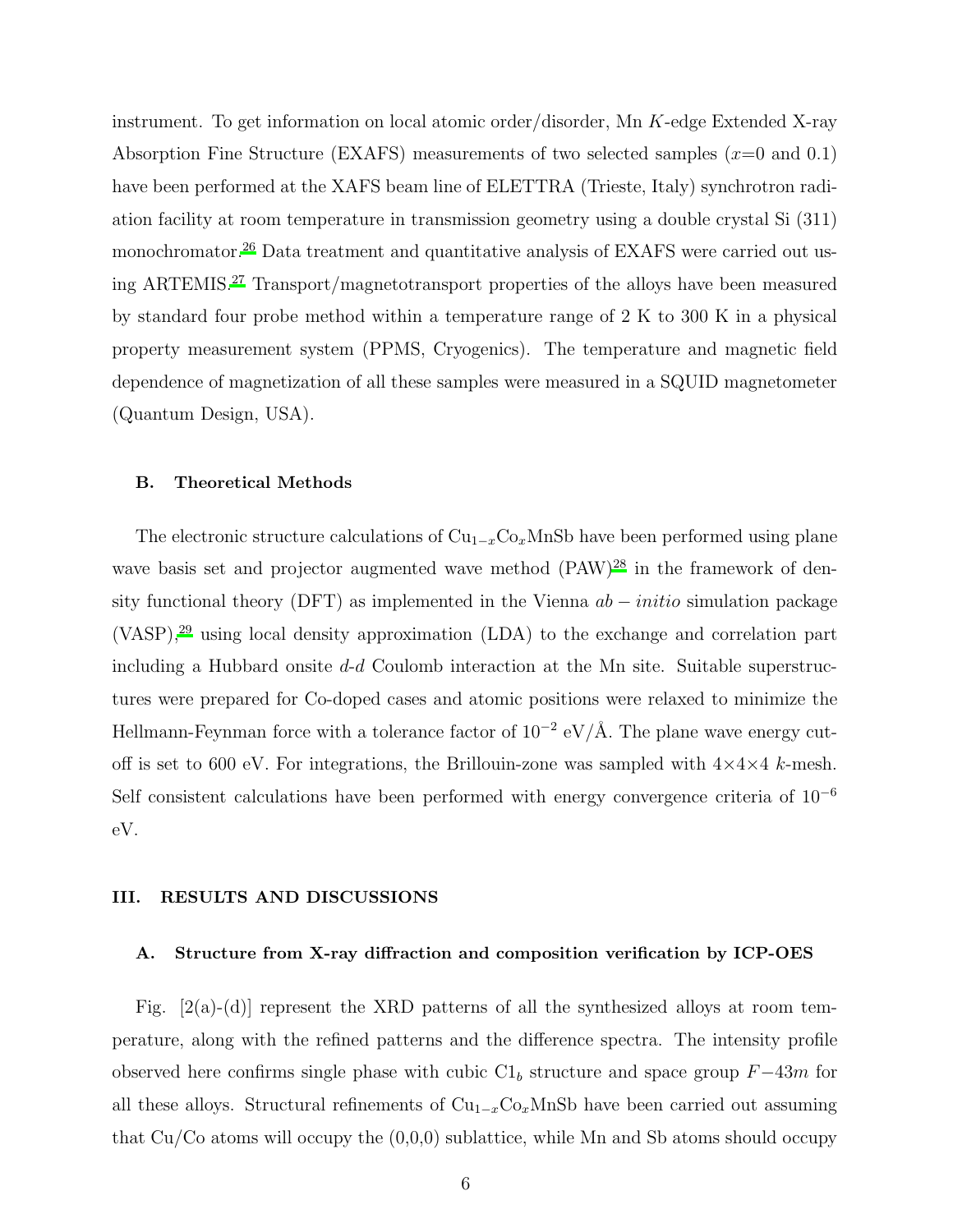the other two sublattices  $(\frac{1}{4}, \frac{1}{4})$  $\frac{1}{4}, \frac{1}{4}$  $\frac{1}{4}$ ) and  $\left(\frac{3}{4}, \frac{3}{4}\right)$  $\frac{3}{4}, \frac{3}{4}$  $\frac{3}{4}$ ) respectively.<sup>[7](#page-15-3)</sup> The fourth sublattice  $(\frac{1}{2}, \frac{1}{2})$  $\frac{1}{2}, \frac{1}{2}$  $(\frac{1}{2})$  is empty, as verified from Rietveld refinements of all the samples. Presence of any Cu/Co and Mn site-disorder between  $(0,0,0)$  and  $(\frac{1}{4}, \frac{1}{4})$  $\frac{1}{4}, \frac{1}{4}$  $\frac{1}{4}$ ) sites has been clearly excluded from the structural refinements of all the samples. For CuMnSb, the refined lattice constant  $(a = 6.101 \text{ Å})$ as obtained after Rietveld refinement of its Synchrotron XRD data, not shown in the present study) is only marginally different from the previously reported value.<sup>[30](#page-17-2)</sup> Owing to the size difference between Co and Cu a systematic shift in the diffraction peaks towards higher  $2\theta$ side (see inset to Fig. 2(d)) has been noticed, indicating gradual decrease in lattice constants as well as unit cell volume. Lattice parameters, unit cell volume,  $\chi^2$  values, and the Mn-Mn distances along with the stoichiometries obtained from the structural refinements of all the samples are listed in Table-I. In order to quantify the exact stoichiometry of all the samples, we did perform ICP-OES analysis which shows that the actual stoichiometries are very close to the desired ones (see Table-I).

#### B. Local structural measurements

In addition to structural refinements by XRD and compositional analysis by ICP-OES, we did perform Mn K-edge EXAFS measurements on two selected samples [see Fig.  $3(a)$ ] to  $(d)$  to probe the local structure around Mn. For CuMnSb, Mn K-edge EXAFS analysis clearly reveals structurally perfect Mn-site even at the local level, where each Mn sees four Cu as nearest, six Sb as next nearest and twelve Mn as next to next nearest neighbours[.](#page-15-9)<sup>6</sup> As Co/Cu have very similar atomic numbers and doping concentration of Co in these alloys is very less, it is quite impossible to distinguish them, in particularly the coordination numbers around Mn. Therefore, to comment on the local atomic order/disorder at the Cu site in  $Co<sub>0.1</sub>Cu<sub>0.9</sub>MnSb$ , we did fit Mn K-edge EXAFS data by assuming 4 Cu as nearest neighbors around Mn as well as using different Cu/Co-combination as nearest neighbors in order to see whether the fitting improves significantly. The later did not provide better fitting, instead we had arrived with strong correlation among the structural parameters. This comparative study (not shown here) allows us to conclude that the local structure around Mn in 10%-doped sample is homogeneously preserved without any impurity clustering. Further, the relatively weaker contribution of Mn-Cu2 single scattering in 10% Co-doped sample compared to the parent one [appearing in the form of weaker oscillation in  $k^3$  weighted data,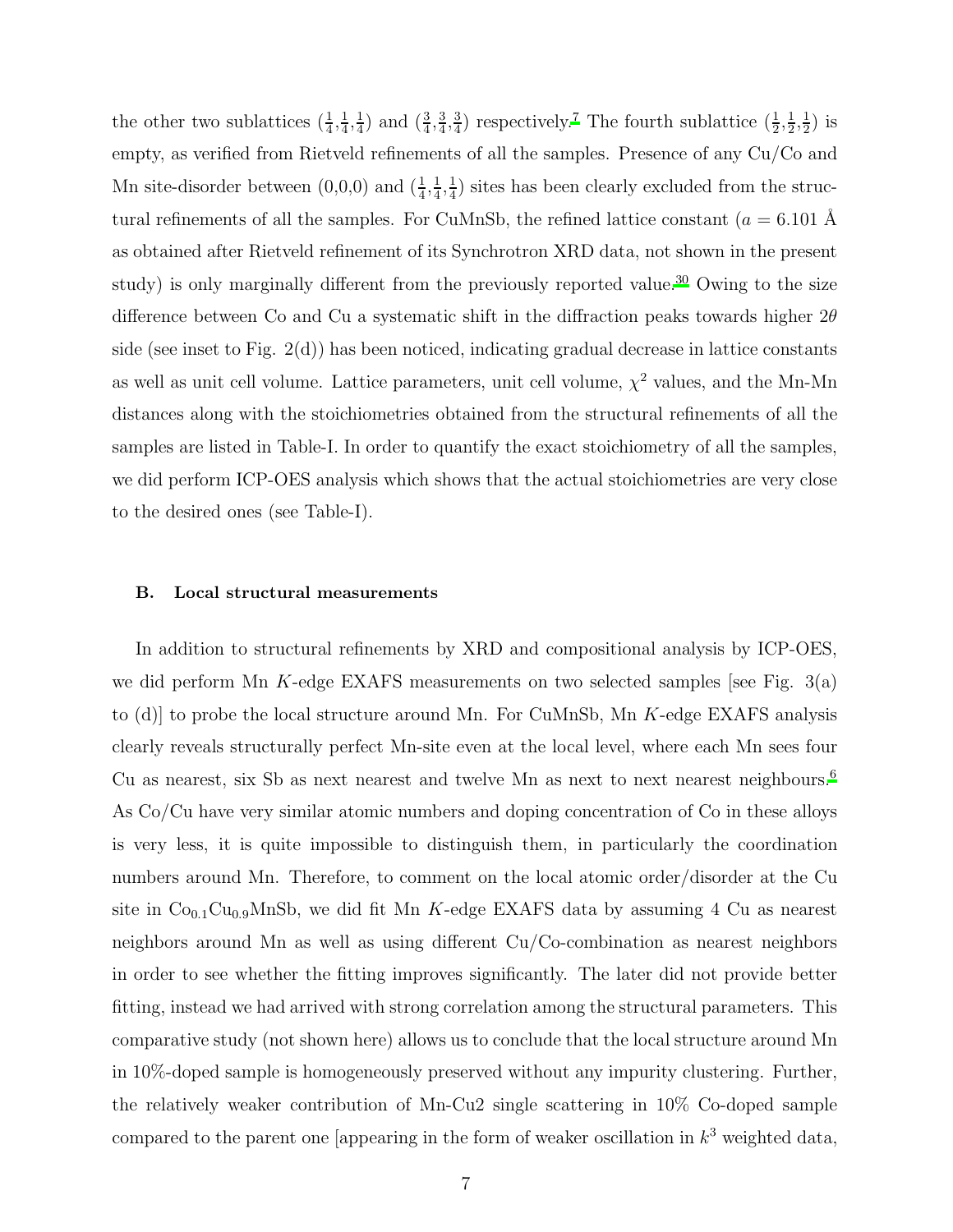shown in Fig. 3 (a) and (c)] also supports the homogeneous substitution of Co in CuMnSb. All the extracted parameters obtained from EXAFS fitting are presented in Table-II.

#### C. CuMnSb: Magnetization

An antiferromagnetic peak is present at around 62 K  $(T_N)$ , depicted in Fig. 4(a). Irreversibility between zero field cooled (ZFC) and field cooled (FC) magnetization curves starts to appear near around  $T_N$  and it persists down to 2 K, indicating certain spin disorder in the system. This irreversibility gets largely reduced at the higher magnetic fields but the  $T_N$  remains same [see inset to Fig. 4(b)], suggesting robust nature of antiferromagnetism. The slight increase in FC data at extremely low temperature might be due to little disorder in spin orientation at the structurally perfect Mn-sublattice [5](#page-15-8) , and hence, at reasonably higher field this minor upturn gets largely reduced [inset of Fig. 4(a)]. Further nearly linear  $M-H$  behavior (very weak hysteretic behavior at  $H=0$  is again probably due spin-disorder) without any tendency of saturation magnetization at the highest applied field and lowest measuring temperature (shown in Fig. 4(b)] also confirms overall AFM nature of CuMnSb.

# D. Magnetization of the doped samples

ZFC-FC  $M(T)$  curves of  $Cu_{1-x}Co_xMnSb$  ( $x = 0.03, 0.05, 0.08, 0.1$ ) samples at low constant applied fields have been presented in Figs. 5(a) to (d). A gradual shift of the AFM transition temperature  $(T_N)$  towards lower values has been observed with increasing Co-doping. Interestingly, along with the magnetic transition from AFM to paramagnetic (observed for CuMnSb and 3%-doped samples), another FM-like transition starts to develop for higher doping concentrations  $(x=0.05, 0.08, 0.1)$ . This FM-like transition temperature  $(T_C)$  shifts to higher values and also the magnetic moment increases regularly with increasing Co-doping, which indicates regularly increasing magnetic correlation and strong FM exchange. Microscopically a clear correlation can be drawn between  $T_C$  and interatomic Mn-Mn distance. Smaller the Mn-Mn distance (due to lattice contraction for Co-doping), larger is the strength of FM interactions and as a consequence higher is the  $T_c$ . The constant value of FC-magnetization below  $T_N$  possibly indicates some FM-like cluster spins appearing in the AFM matrix of CuMnSb upon Co-doping. During ZFC, these FM clusters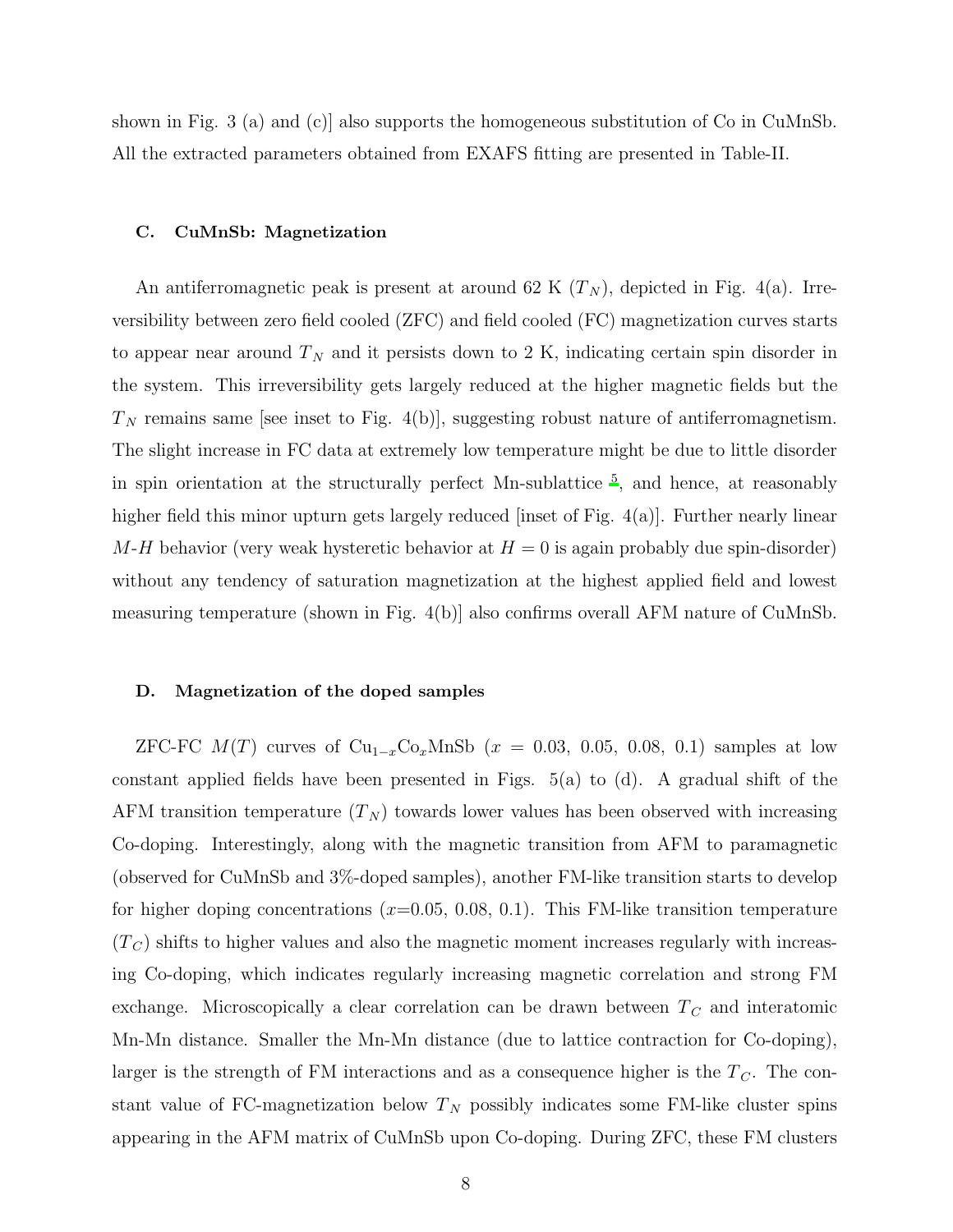freeze in random directions, hence do not contribute in a collective way to the net magnetization. While during FC process, these FM clusters tend to align along field and therefore contribute to a higher and constant value of magnetization below  $T_N$ . Interestingly, for 10% Co-doping the  $T_N$  (in the form of weak downturn) becomes visible only during ZFC measurement which remains absent in the FC data [see Fig. 5 (d)]. This is due to the fact that the 10% Co-doped sample is nearly FM along with traces of AFM islands, and therefore the strength of the AFM component in this sample is very weak. So when the sample is cooled in presence of a modest field the large FM part aligns completely along the applied magnetic field producing large magnetization and thereby, masking the contribution of the tiny AFM component. In order to understand the magnetic ground state,  $M(T)$  measurements of two higher doped samples ( $x = 0.08$  and 0.1) at different constant higher fields have been performed, depicted in Figs. 5(e) and (f). The AFM peak starts to become weak and finally completely disappears without any ZFC/FC bifurcation at 5000 Oe fields. Also the magnitude of moment increases monotonically with the increase of field and finally reaches close to saturation with decreasing temperature at the maximum applied field. This indicates a closer analogy to those of typical systems, where competing magnetic interactions coexist. Indeed change in electron concentration (i.e. difference in Cu/Co concentrations) modifies the density of states at the Fermi level and hence affects the exchange interaction between Mn-Mn spins. As a consequence of which, such AFM to FM phase transition could be attributed to the dominance of FM RKKY type of interaction over the AFM superexchange.<sup>[2](#page-15-7)[,9](#page-15-5)</sup> In summary,  $\text{Cu}_{1-x}\text{Co}_x\text{MnSb}$  alloys undergo a smooth systematic change over from AFM to competing AFM/FM to a near FM state as a function of  $x$ , more like through percolative pathways. Fig. 6 represents the  $M(H)$  isotherms at 5 K for the doped samples. Hysteresis behavior has been observed for all the compositions. Quite large coercivity ( $H_C = 2200$  Oe) becomes evident for  $Cu_{0.97}Co_{0.03}MnSb$  (see bottom right inset), indicating large anisotropy of the FM-like clusters (developed upon Co-doping), embedded in the host AFM matrix of CuMnSb. But  $H_C$  reduces to 350 Oe for  $x=0.05$ . The values of  $H_C$ , as envisioned from the top left inset, become very marginal for the higher doped samples. This reveals a clear change over from disordered FM phase (isolated FM clusters around every dopant Co within AFM host) to a soft FM state (within an overall FM state very little traces of AFM domains) with increasing impurity concentration. Also the magnitude of maximum obtained moment  $(M_{max})$  increases with doping. It might be assumed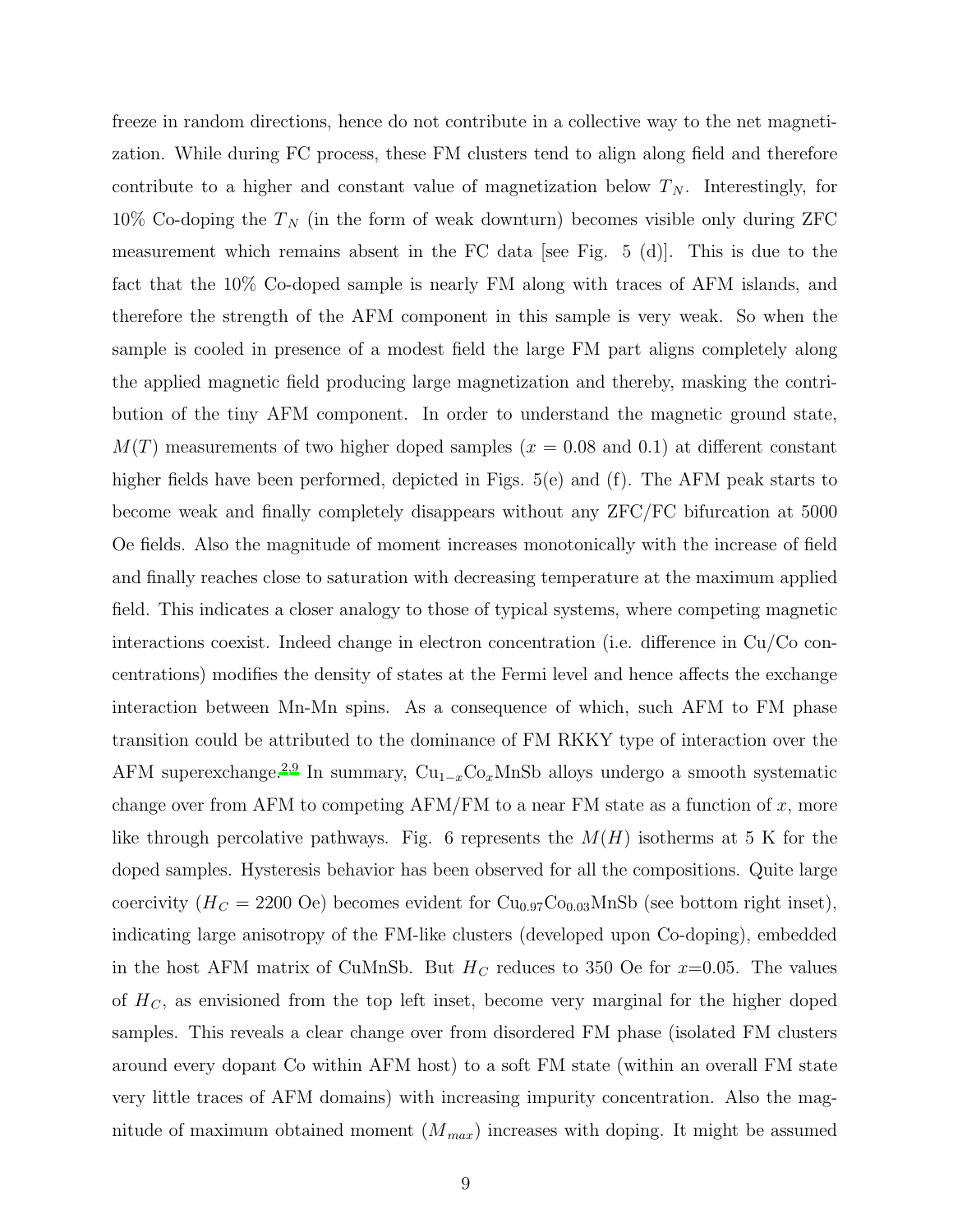here that the FM clusters are growing in volume within the sample with the increase of impurity doping in CuMnSb. This is well consistent with the fact that the smaller volume of FM regions, due to large intrinsic anisotropy, requires higher applied fields for aligning them and as a consequence greater is the coercivity for low doped samples. On the other hand, RKKY-type exchange driven ferromagnetic correlations increase in weightage with increasing dopant concentration, thereby reducing the anisotropy of the isolated FM-like clusters. Thus, for higher doped compositions, larger volume of FM regions could be aligned quite easily along the field even by applying very modest magnetic fields and consequently, coercivity gets largely reduced. The volume fractions of the AFM and FM states have been estimated for the doped samples from their maximum magnetization,  $(M_{Max})$  values at the highest applied fields and lowest measuring temperatures. From the spin-polarized DFT calculations, it was concluded that the total spin magnetic moment in half metallic ferromagnetic CoMnSb to be 3.00  $\mu_B/f.u.^{2,8}$  $\mu_B/f.u.^{2,8}$  $\mu_B/f.u.^{2,8}$  $\mu_B/f.u.^{2,8}$  In the present study,  $M_{Max}$  for the 3, 5, 8 and 10% Co-doped samples are 1.16  $\mu_B/\text{f.u},$  1.48  $\mu_B/\text{f.u},$  2.26  $\mu_B/\text{f.u},$  and 2.96 $\mu_B/\text{f.u}$  respectively. So the volume fractions of the FM phase are about 39, 51, 75, and  $98.6\%$  for  $x = 0.03, 0.05$ , 0.08 and 0.1 respectively, while the remaining fractions are the AFM phase.

# E. CuMnSb: Resistivity

The resistivity variation  $[\rho(T)]$  of CuMnSb at zero field as well as at an applied field of 5 Tesla in the temperature range 2-300 K has been presented in Fig. 7(a). The residual resistivity ratio (defined as: RRR =  $\rho_{300K}/\rho_{2K}$ ) has been estimated to be 4.89 for CuMnSb. Although there is no experimental evidence of significant atomic disorder due to site-interchange or accidental occupancy to vacant  $(\frac{1}{2}, \frac{1}{2})$  $\frac{1}{2}, \frac{1}{2}$  $(\frac{1}{2})$  sublattice, large value of the residual resistivity  $(\rho_0)$  and consequent low RRR value indicate presence of residual spin disorder scattering down to the lowest measuring temperature.<sup>[11](#page-16-0)[,12](#page-16-1)</sup> In the high temperature limit 220-400 K [inset to Fig. 7(a)], linear  $\rho(T)$  variation establishes the dominance of electron phonon scattering. The sharp resistivity drop at the onset of magnetic ordering temperature can be commonly described in terms of freezing of the spin scattering at the ordered phase.<sup>[6](#page-15-9)</sup> Well below  $T_N$ , resistivity data has been fitted satisfactorily by simple power law dependence:  $\rho(T) = \rho_0 + BT^2$  [see Figs. 7(b) and (c)] for both with and without field. The temperature range of observing  $T^2$  dependence of  $\rho$  becomes shorter upon the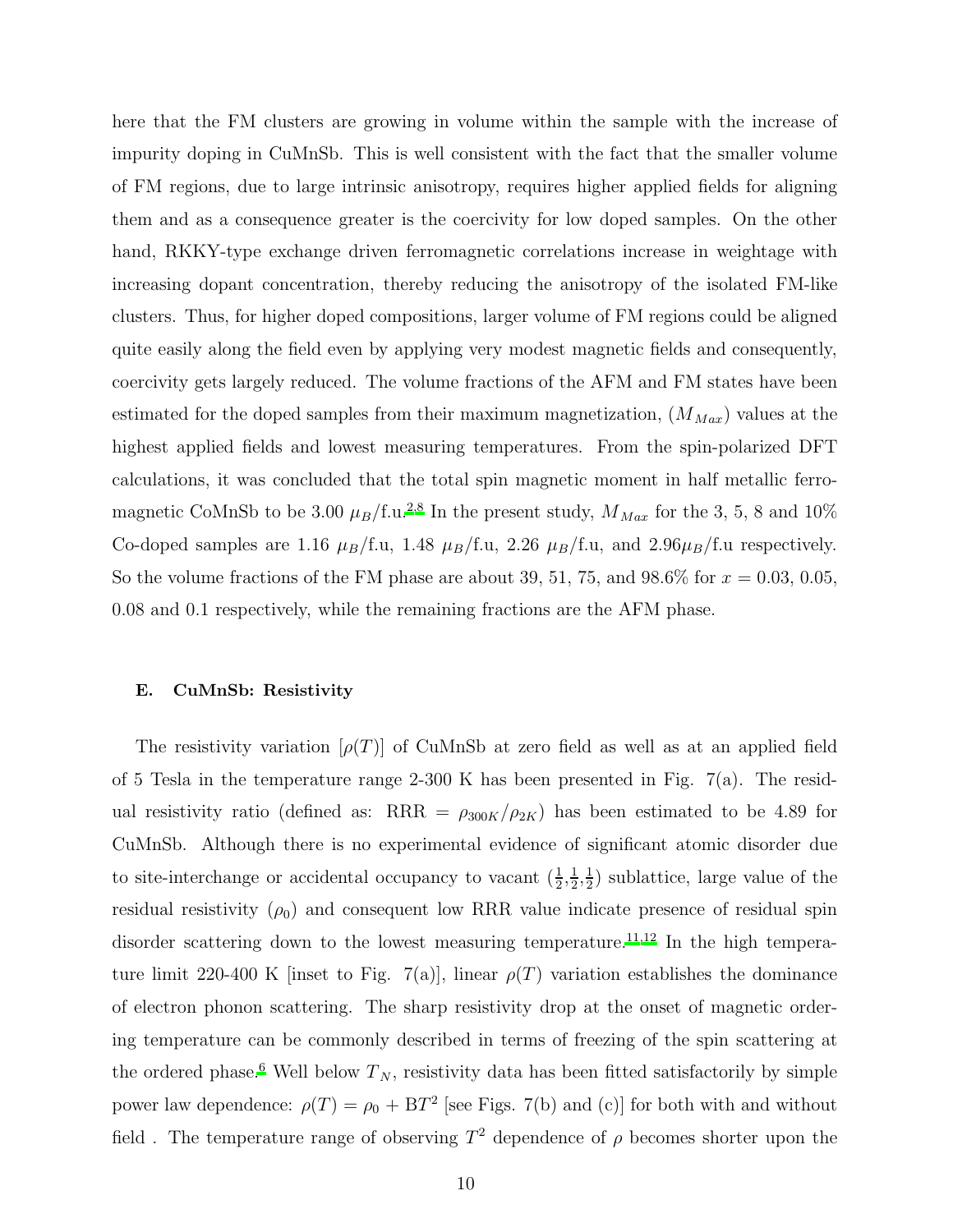application of field. The origin of such dependence may possibly be related to the spin-flip scattering of s-electrons by spin-density fluctuations of d-electrons via an s-d exchange in-teraction.<sup>[31](#page-17-3)[,32](#page-17-4)</sup> Also decrease in the coefficient of quadratic T-dependence with  $H$  (B=0.035  $\mu\Omega$ -cm-K<sup>-2</sup> at  $H=0$  to B=0.029  $\mu\Omega$ -cm-K<sup>-2</sup> at  $H=5$  Tesla) supports the fact that external magnetic field helps to quench the spin fluctuations.<sup>[33](#page-17-5)</sup>

# F. Resistivity variation of the doped samples

Fig. 8(a) provides a comparative resistivity variation  $\rho(T)$  of Cu<sub>1−x</sub>Co<sub>x</sub>MnSb (x = 0, 0.03, 0.05) samples, indicating good metallic character of these alloys. However, the residual resistivity increases with composition (65  $\mu\Omega$ -cm for  $x = 0.03$  to 160  $\mu\Omega$ -cm for  $x = 0.05$ ). Further slope-change in  $\rho(T)$  data near the magnetic transition temperatures indicates the fact that spin ordering actually controls the electronic transport in these compounds. We have fitted the  $\rho(T)$  data of x=0.03, 0.05 and 0.1 samples using the equation:  $\rho(T) = \rho_0$  $+ B T<sup>n</sup>$  [see Figs. 8(b), (c) and (d)]. Although in parent CuMnSb, spin-flip scattering of charge carriers causes quadratic T dependence of  $\rho$  in low temperature region, ruling out the possibility of half-metallicity,<sup>[11](#page-16-0)[,12](#page-16-1)</sup> a gradual suppression of this  $T^2$ -dependence (as indicated by n-values of the low temperature fitting) occurs with increasing Co-concentration. It was reported earlier that slight modification in spin-down density of states (DOS) at  $E_F$ can cause significant variations in the transport properties.<sup>[34](#page-17-6)</sup> Further recent experimental reports by L. Bainsla *et.*  $al.^{23}$  $al.^{23}$  $al.^{23}$  and Lakhan Pal *et.*  $al.^{24}$  $al.^{24}$  $al.^{24}$  have claimed that the absence of  $T^2$ dependency in  $\rho(T)$  variation at low temperature serves as an indirect sign of half metallicity. So clear absence of  $T^2$ -dependence might be correlated with gradual reduction in spin-down DOS at  $E_F$  upon increasing doping percentage. Hence, with Co-doping these systems  $(3, 5, 5)$ and 10%) possibly reach close to desired half-metallicity within mixed magnetic (AFM plus FM) state. The effect of applied magnetic field on the  $\rho(T)$  variation of both 5%- and 10%doped alloys has been presented in Figs. 9(a) and (b). Instead of sharp transition, smooth rounding up has become visible for both the samples near their respective magnetic transition temperatures. Insets to the corresponding figures show the percentage change in resistivity (i.e. Magnetoresistance or  $MR\% = \frac{\left[\rho(H) - \rho(0)\right]}{\rho(0)} \times 100\%$ ) as a function of temperature. In contrast to 5% Co-doped sample, presence of single minima around  $T_C$  of  $Cu<sub>0.9</sub>Co<sub>0.1</sub>MnSb$ [top left inset of Fig. 9(b)] also supports the absence of AFM phase at higher fields. Actually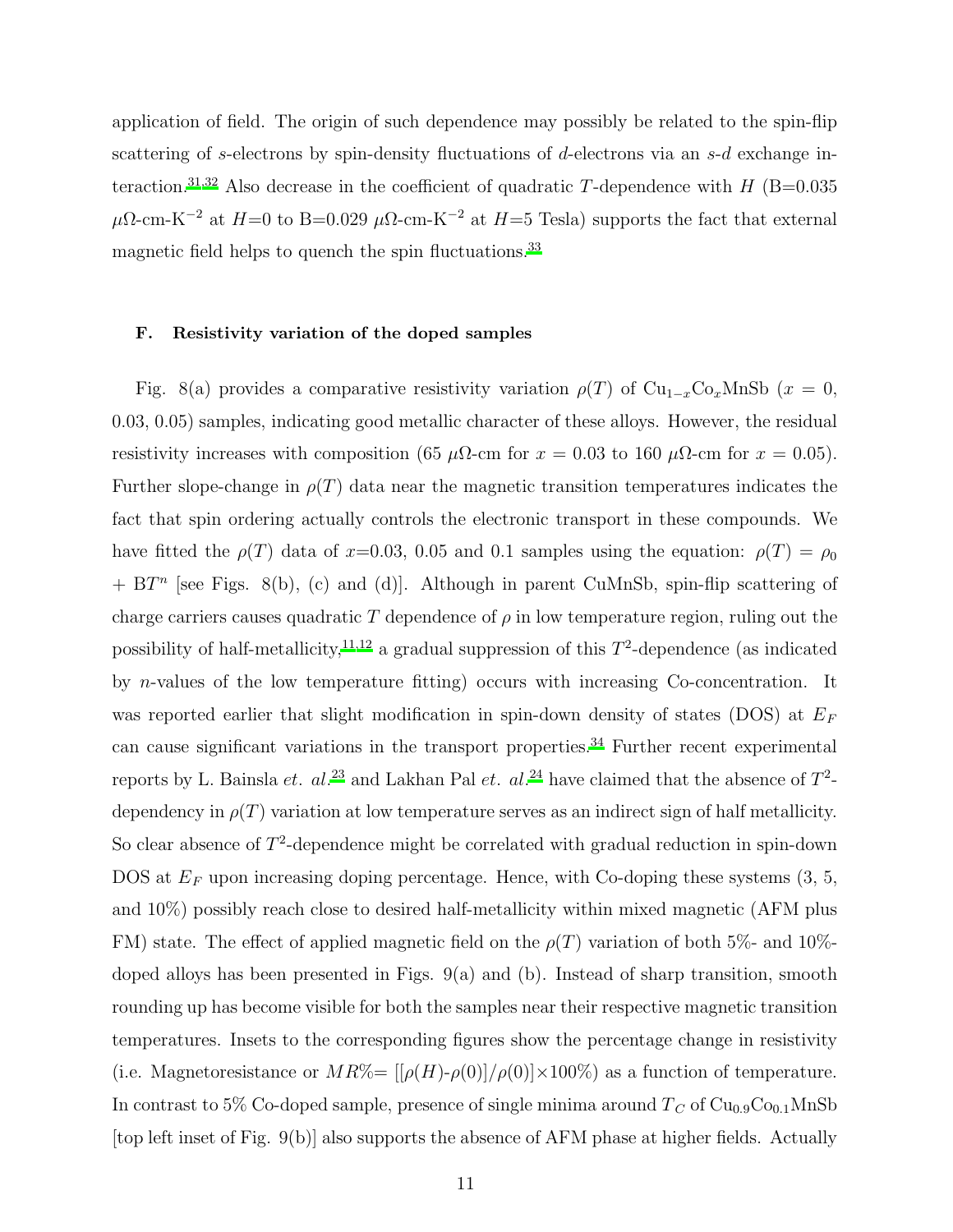10% Co-doped CuMnSb is nearly FM within which traces of AFM islands remain. So the strength of this AFM phase is very weak and therefore, it gets completely destroyed at the expense of FM alignment under weak magnetic fields [as weak AFM downturn is visible only in ZFC but missing during FC, shown in Fig. 5 (d)]. Therefore, zero field resistivity variation [Fig. 9(b)] fails to probe any slope change in the  $\rho$ -T variation of Cu<sub>0.9</sub>Co<sub>0.1</sub>MnSb below 8 K  $(T_N)$ . Further a distinct change in the nature of resistivity, from metallic to semiconducting-like [from positive to negative temperature dependence of  $\rho$ , i.e.,  $d\rho/dT$ , the slope of the curve gets changed from positive to negative, shown in bottom right inset to Fig. 9(b)], takes place near around  $T_C$  of 10%-doped sample. We therefore comment that this metal-semiconductor transition is intimately connected with magnetic FM-PM phase transition and it can be qualitatively argued that at the onset of magnetic transition, the energy gap of at least one of the spin bands disappears leading to half metallic behavior of resistivity.[22](#page-16-11) Therefore it appears that the emergence of ferromagnetic order is intrinsically connected half-metallic density of states. Although the sign-change of the coefficient of resistivity and its sensitivity to  $H$  around  $T_C$  are quite similar in nature to those observed in  $\rm CMR$  manganites,  $^{35}$  $^{35}$  $^{35}$  the exchange interactions and underlying microscopic origin of magnetic phase transition are expected to be quite different (charge ordering between  $Mn^{3+}$  and  $Mn^{4+}$ , bringing double exchange-driven FM interactions in manganites while RKKY-type indirect exchange-driven FM correlations between distant Mn atoms appear in our systems). Such anomalous  $\rho(T)$  variation could be connected with the spin dependent scattering of charge carriers with localized spins in the FM state of 10% Co-doped alloy, as suggested from the theoretical description of resistivity and magnetoresistance of the FM metals with localized spins, developed by M Kataoka.<sup>[36](#page-17-8)</sup>

#### G. Field dependent Magnetoresistance (MR) study

Finally  $MR(H)$  variations of  $Cu_{1-x}Co_xMnSb$  ( $x = 0.05, 0.1$ ) samples at different constant temperatures have been presented in Fig. 9(c) and (d). At 2 K,  $5\%$  Co-doped CuMnSb exhibits positive MR (nearly 5%) in the low field region ( $H = \pm 5000$  Oe) and then a cross over from positive to negative  $MR$  has been observed with increasing field (see Fig. 9(c)-i). As discussed in the M-T measurements,  $Cu<sub>0.95</sub>Co<sub>0.05</sub>MnSb$  has the AFM transition temperature at ∼37 K. Hence below  $T_N$ , the signature of positive MR appears possibly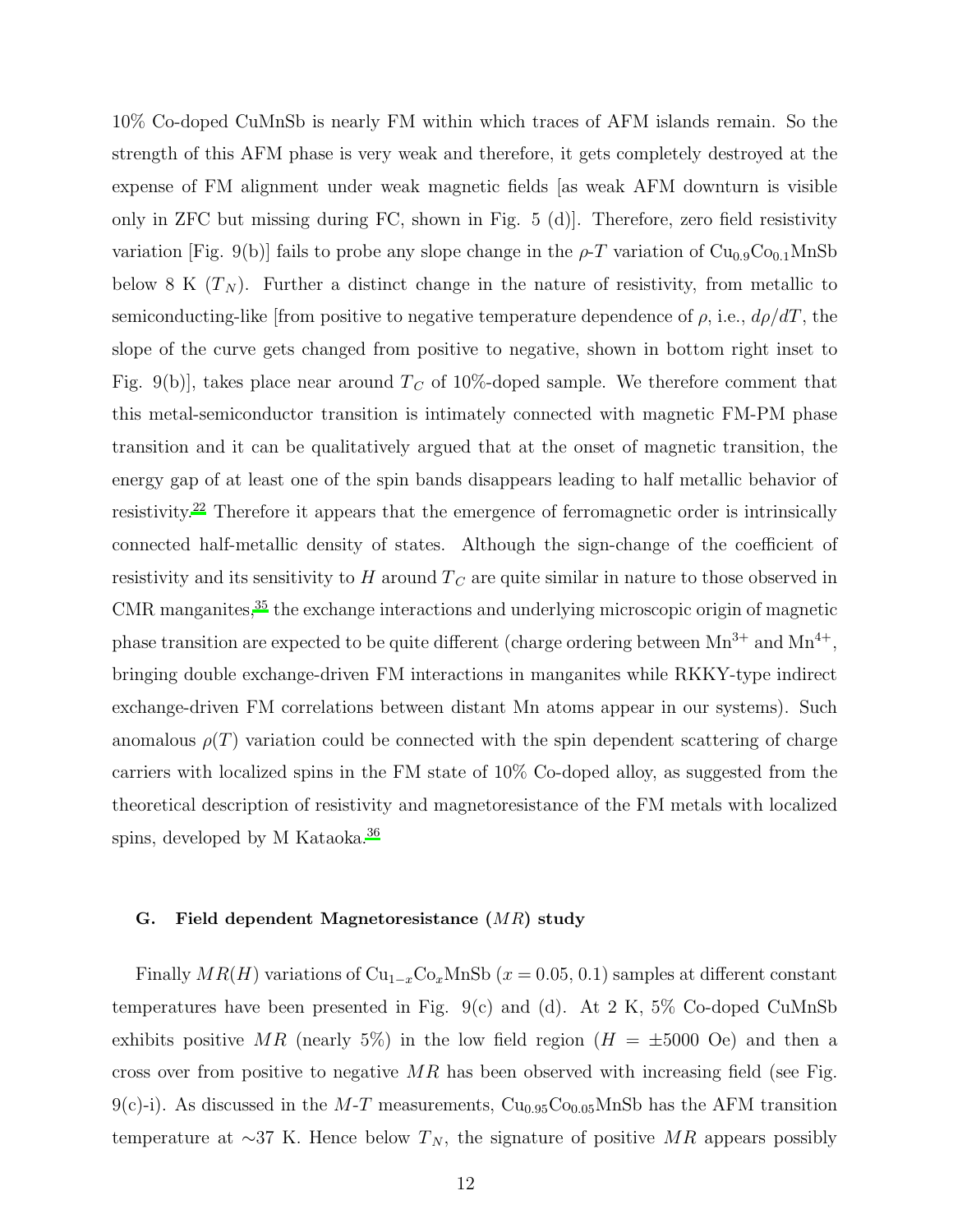due to spin fluctuations induced by the applied field on the competing magnetic structure (coexistence of FM and AFM) that causes an increase in resistivity.<sup>[23](#page-16-15)[,37](#page-17-9)[,38](#page-17-10)</sup> This trend remains more or less similar in the  $MR(H)$  variation at 20 K, only the contribution of positive  $MR$ gets reduced (nearly 0.8-0.9%, shown in Fig. 9(c)-ii), which is due to the fact that field induced spin fluctuation decreases with increasing temperature as it moves towards AFM to FM transition temperature. Also the MR curves in the AFM region show little field induced irreversibility: the zero field value at the beginning of first field increasing path (path 1) is slightly different from the same as the field is cycled in the decreasing path (path 2) as well as slight mismatch in the  $MR$  value at the magnetic field where cross over from positive  $MR$  to negative  $MR$  is taking place. Field induced irreversibility is often observed in systems where contributions from two competing magnetic phases coexist.<sup>[39](#page-17-11)[,40](#page-17-12)</sup> Hence, the  $MR(H)$  data (at both 2 K and 20 K) signify that the 5% Co-doped alloy contains both FM and AFM phases. Finally in the temperature range  $T_N < T < T_C$ , the MR is nominally negative, as indicated in Fig. 9(c)-[iii]. Similar kind of MR behavior has also been observed in  $Cu<sub>0.9</sub>Co<sub>0.1</sub>MnSb$ , as shown in Figs. 9(d)[i]-[iii]. The only difference here is that the contribution of positive MR at 2 K is very weak (effective only within  $H = \pm 1250$  Oe with maximum value of around 0.5%) compared to that of 5%-doped sample. In the temperature range  $T_N < T$  $T_c$ , Cu<sub>0.9</sub>C<sub>00.1</sub>MnSb composition shows negative MR (Fig. 9(d)-[ii] and [iii]). Field induced irreversibility is absent in both 12 K and 205 K, while presence of extremely weak such feature at 2 K supports the fact that the strength of AFM phase is quite less in this sample and therefore any cross over from positive to negative  $MR$  has not been seen at any temperature except at 2 K. Indeed competing magnetic interactions might be responsible for such kind of MR behavior in all these doped alloys. The most likely scenario is that the FM clusters get embedded in the parent AFM matrix upon Co-doping, and these FM clusters grow in size with increase in doping concentration. External magnetic field increases the effective strength of FM regions in the sample, suppressing spin fluctuation and hence overall resistivity decreases.

## H. Electronic structure calculations

In order to understand our experimental observations,  $Cu_{1-x}Co_xMnSb$  model structures were prepared by taking  $2 \times 2 \times 2$  supercell of the conventional unit cell of the parent half-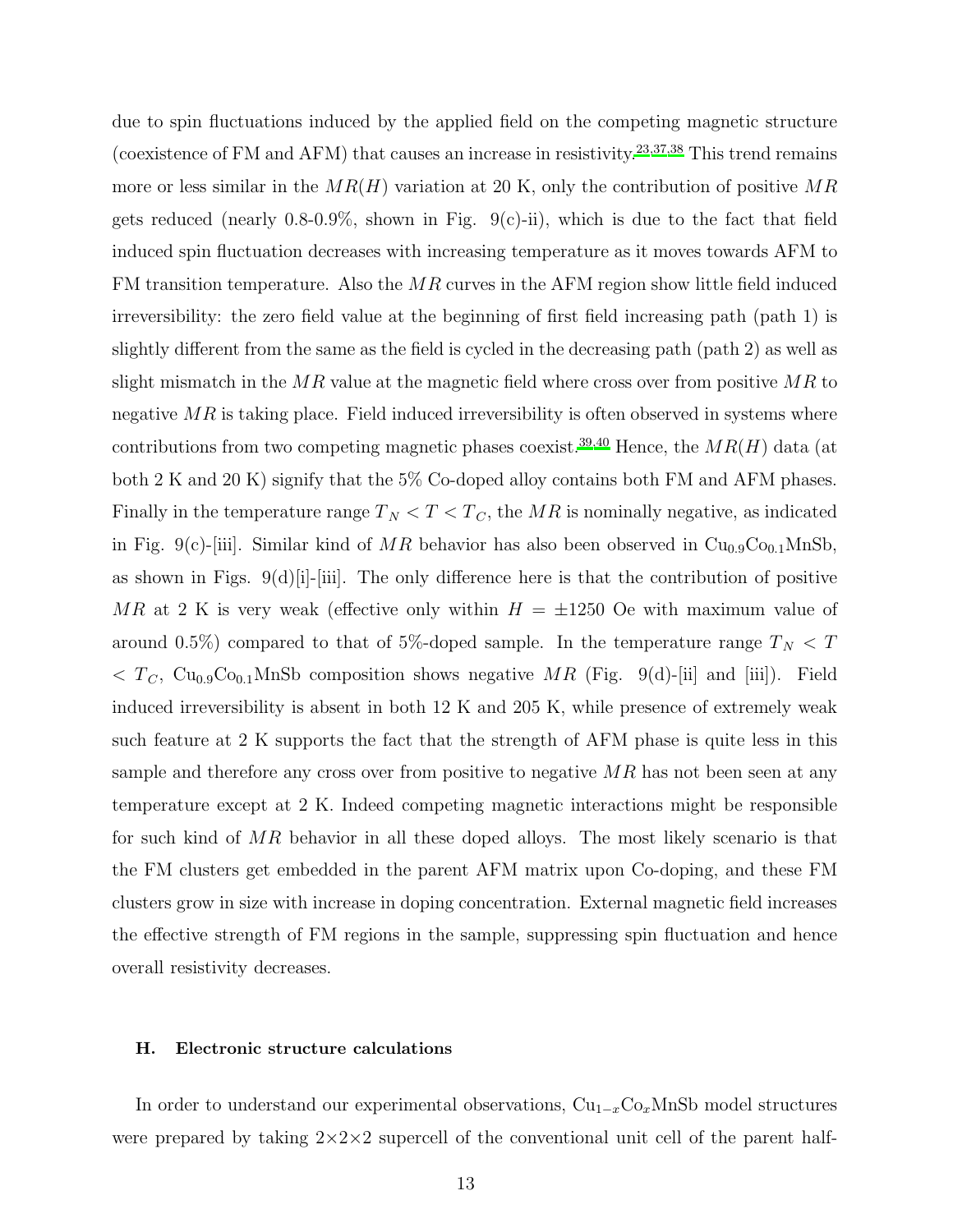Heusler system CuMnSb and introducing one, two and three Co atoms per unit cell to simulate 3%, 5% and 10% Co-doped structures. To check whether all nearest neighbor Mn around Co build FM correlation, three model spin configurations for each of the  $Cu_{1-x}Co_xMnSb$  $(x=0.03, 0.05, 0.05)$  and  $(0.10)$  systems were prepared. These structures were  $(A)$  pure FM interaction between each Mn spin, (B) AFM configuration as in parent CuMnSb (i.e., each {111} plane is ferromagnetic but neighboring {111} planes are connected antiferromagnetically), (C) within an overall AFM connectivity (similar to pure CuMnSb) only neighboring Mn atoms around each Co impurity are connected ferromagnetically in order to introduce mixed phase, suggested from experimental scenario (see Fig.  $10(a)$  to (c) for 3, 5 and  $10\%$ Co-doped cases). The corresponding stabilization energies immediately assure us that the model structure (C) has the lowest energy among the three magnetic structures considered in our calculation. The variation of energy for the FM and AFM configurations with respect to the configuration (C) as a function of Co doping is shown in Fig 11. We find for both LDA and  $LDA+U$  calculations, the energy difference between the FM and AFM configuration gradually decreases with increasing Co concentration, indicating the stabilization of long-range FM order in the system with increasing Co concentration. The stabilization of the FM correlations upon Co doping may be attributed to the peculiar electronic structure of the parent compound CuMnSb. The total spin polarized DOS for AFM CuMnSb and  $Cu_{1-x}Co_xMnSb$  ( $x=3\%$ , and 10%) in their respective lowest energy configuration are shown in Fig 12. The total DOS for CuMnSb with 23 valence electrons is roughly consistent with the nominal ionic formula  $Cu^{1+}Mn^{2+}Sb^{3-}$ , albeit with a peculiarity that the system is not insulating but metallic where some Mn-d states in the minority spin channel are occupied at the expense of  $Sb-p$  holes in the majority spin channel. The characteristic feature of the total DOS upon Co-doping is the progressive depletion of the minority d-states and increase of majority states at the Fermi level with increasing Co concentration see inset of Fig.  $12(a)$ . It is interesting to note that the substitution of Co for Cu in  $Cu_{1-x}Co_xMnSb$  reduces the number of valence electrons by  $(23-2x)$  but the DOS at Fermi level  $(D(E_F))$  at the majority spin channel increases with the increasing concentration of Co. This is due to the fact that not only Cu-d but also Co-d states are nearly occupied in both the spin channels at the expense of Sb-p holes admixed with some  $Co-d$  states, as can be seen from the plot of  $Co-d$ , Cu-d, and Sb-p partial DOS, shown in Fig. 12(b). The Mn-d states are strongly exchange split and therefore supports the local moments in these systems. The Sb-p holes produced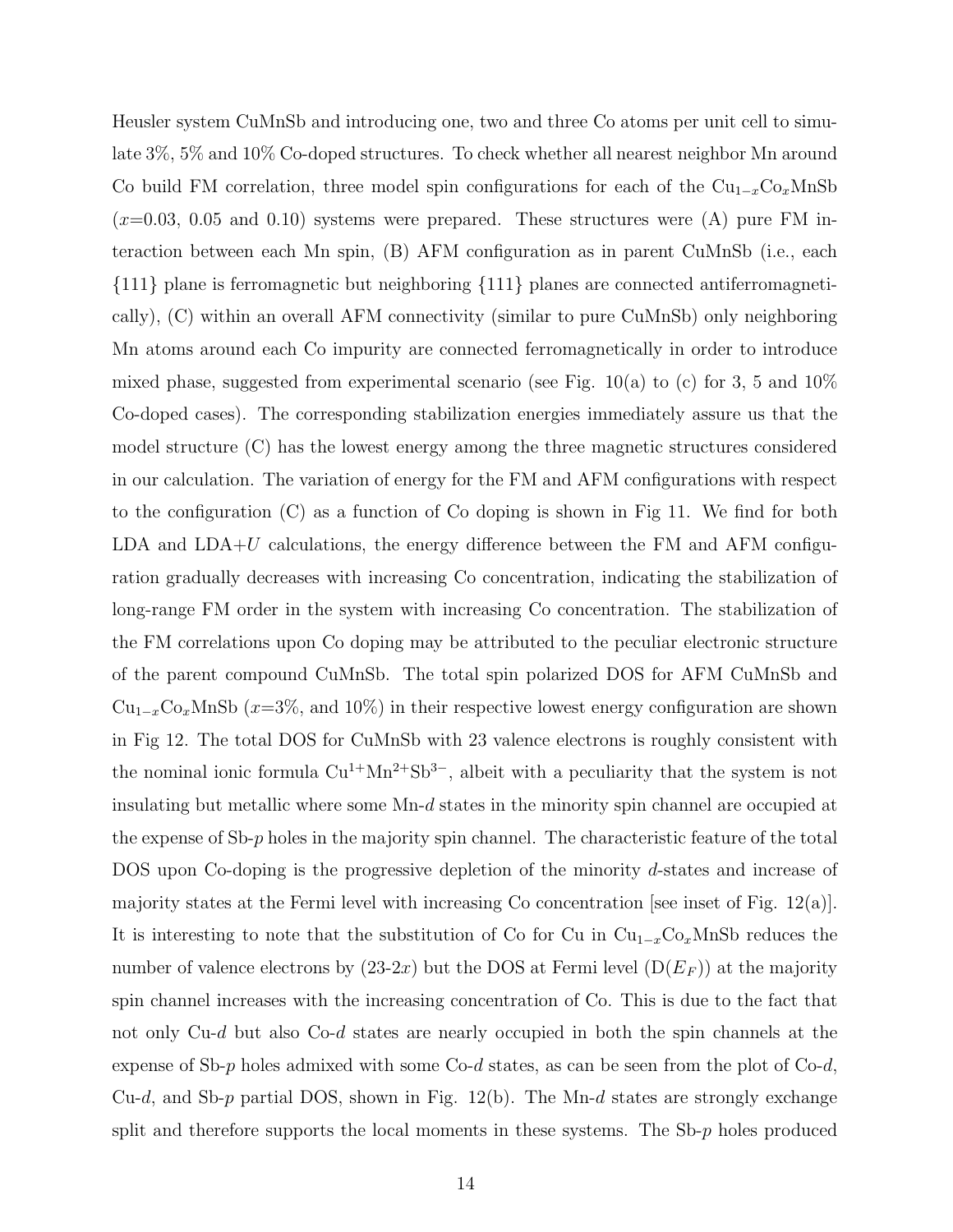upon Co-doping therefore triggers a competition between RKKY mechanism stabilizing ferromagnetic correlation, and super-exchange promoting antiferromagnetism. As a result, for small Co concentration ferromagnetic correlations remain weakly coexisting, however upon increasing the concentration of Co even by 10% superexchange interaction is substantially weakened, stabilizing ferromagnetism. Further strong hybridization between occupied Co-d and unoccupied Mn-d in the minority spin channel progressively depletes the states at the Fermi level in the minority spin channel, paving the way for half-metallic ferromagnetism consistent with the results of low temperature resistivity measurements.

As a consequence of large exchange splitting of Mn d-states, Mn atom sustains 4.10- $4.18\mu$ B moment in all these samples; whereas due to very small exchange splitting of Co 3d, Co atom induces a very small negative moment<sup>[8](#page-15-4)</sup> of around 0.8-0.95 $\mu$ <sub>B</sub>, while Sb and Cu remain nonmagnetic. The variation of net unit cell moment with Co-doping is shown in Fig. 13. Here theoretical results became comparable with the experimentally obtained maximum moment value at the highest applied field and lowest measuring temperature for all the samples. The total moment gradually rises with Co-content because of increasing FM correlations, and the HM nature comes with nearly  $3\mu_B$  moment per formula unit for 10% Co-doping sample.

# IV. CONCLUSION

In summary, we have investigated the  $\text{Cu}_{1-x}\text{Co}_x\text{MnSb}$  series in the low doped region  $(0 < x \leq 0.1)$  to verify the possible appearance of half-metallicity in this range where the transformation from AFM to FM gets nearly complete. Upto  $x \sim 0.03$ , the system is predominantly in the AFM state, with only a small fraction of FM component being introduced. In the doping region  $0.03 < x < 0.1$ , both FM and AFM phases coexist; where ferromagnetic  $T_C$  increases and antiferromagnetic  $T_N$  gets reduced systematically. But at  $x = 0.1$ , the system is nearly in the FM state. Actually Co locally polarizes its surrounding Mn spins ferromagnetically, i.e, Mn-spins around Co align parallel to each other forming FM-like clusters in the AFM matrix. These clusters grow in size via percolation upon increasing the Co-content, as more and more Mn-spins around Co align ferromagnetically which finally drives the system to a nearly FM state. However, even at 10% doping, traces of AFM island remains. These results are consistent with  $ab – initio$  electronic structure calculations which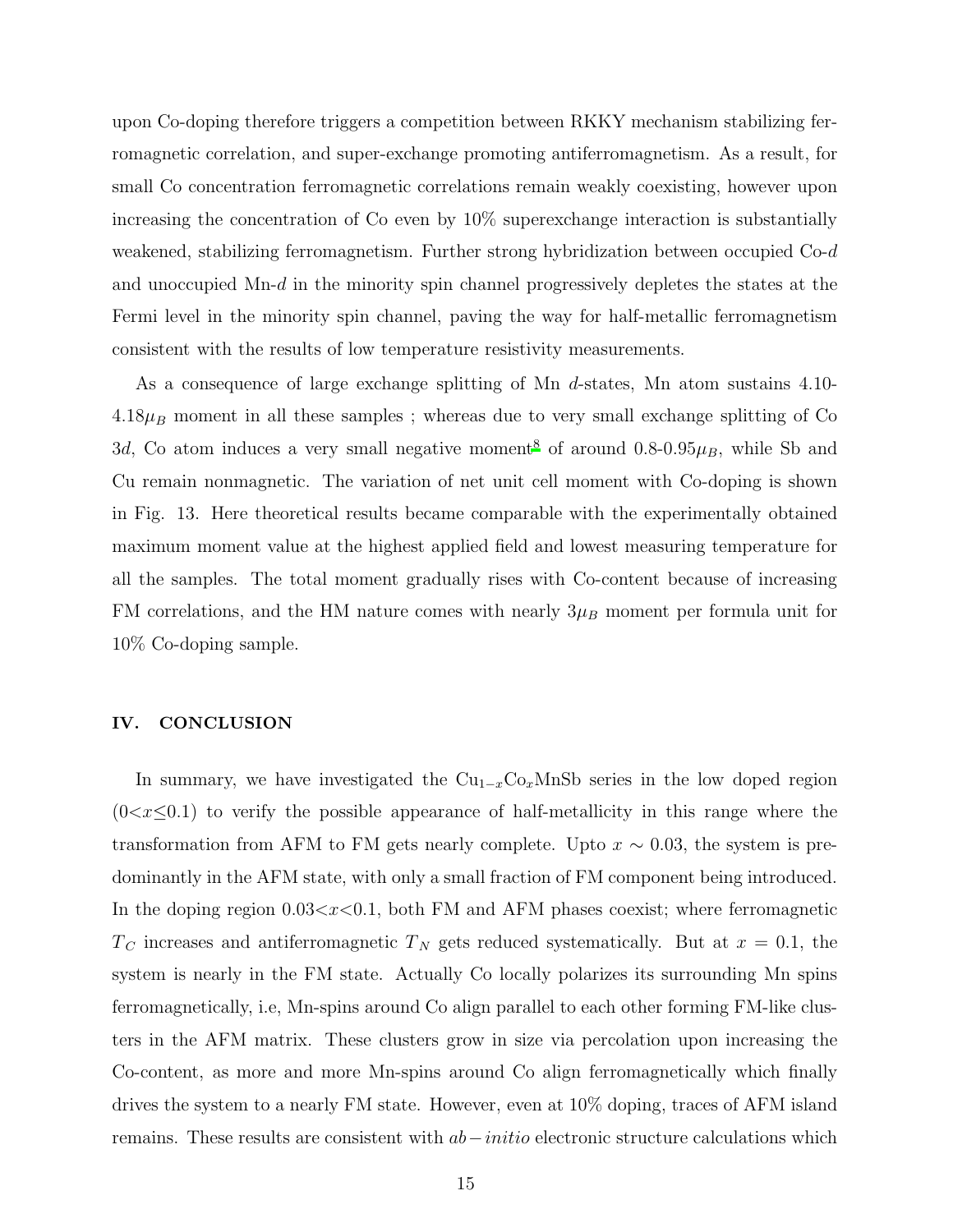point to the fact that Co-doping introduces Sb-p holes in the system that tend to stabilize ferromagnetism by RKKY mechanism. While for small Co-concentration ferromagnetic correlations are weak, but for 10% Co-doped CuMnSb ferromagnetic correlations dominate over the antiferromagnetic superexchange, driving the system to a nearly ferromagnetic state. Interestingly, almost simultaneously transition from semi-metallic to half-metallic state takes place indicating 10% Co-doping as the critical composition in this series.

# V. ACKNOWLEDGEMENT:

AB and AP thank CSIR, India for fellowship. SKN thanks CSIR for funding. SR thanks CSIR for funding (project no. 03(1269)/13/EMR-II) and Indo-Italian POC for support to carry out experiments in Elettra, Italy. Authors also thank TRC-DST of IACS and Centre for Research in Nanoscience and Nanotechnology, University of Calcutta for providing experimental facilities.

- <sup>∗</sup> [These two authors have contributed equally](mailto:These two authors have contributed equally)
- <span id="page-15-1"></span><span id="page-15-0"></span>† Corresponding author[: mssr@iacs.res.in](mailto: mssr@iacs.res.in)
- <span id="page-15-2"></span><sup>1</sup> I. Galanakis, K. Özdoğan, E. Şaşioğlu, and B. Aktaş, Phys. Rev B.  $75$ , 092407 (2007).
- <span id="page-15-7"></span> $^2$  I. Galanakis, E. Şaşioğlu, and K. Özdoğan, Phys. Rev B. 77, 214417 (2008).
- $3\,$  B. R. K. Nanda, and I. Dasgupta, J. Phys.: Condens. Matter 15, 7307 (2003).
- $4$  B. R. K. Nanda, and I. Dasgupta, J. Phys.: Condens. Matter 17, 5037 (2005).
- <span id="page-15-8"></span> $^5$  J. Kudrnovský, V. Drchal, I. Turek, and P. Weinberger, Phys. Rev. B. 78, 054441 (2008).
- <span id="page-15-9"></span><sup>6</sup> T. Jeong, Ruben Weht, and W. E. Pickett, Phys. Rev. B. 71, 184103 (2005).
- <span id="page-15-3"></span><sup>7</sup> M. Halder, S. M. Yusuf, A. Kumar, A. K. Nigam, and L. Keller, Phys. Rev B. 84, 094435 (2011).
- <span id="page-15-4"></span>8 I. Galanakis, P. H. Dederichs, and N. Papanikolaou, Phys. Rev. B. 66, 134428 (2002).
- <span id="page-15-5"></span> $9\,$  E. Sasioğlu, L. M. Sandratskii, and P. Bruno, Phys. Rev. B. 77, 064417 (2008).
- <span id="page-15-6"></span><sup>10</sup> R. A. de Groot, F. M. Mueller, P. G. van Engen, and K. H. J. Buschow, Phys. Rev. Lett. 50, 2024 (1983).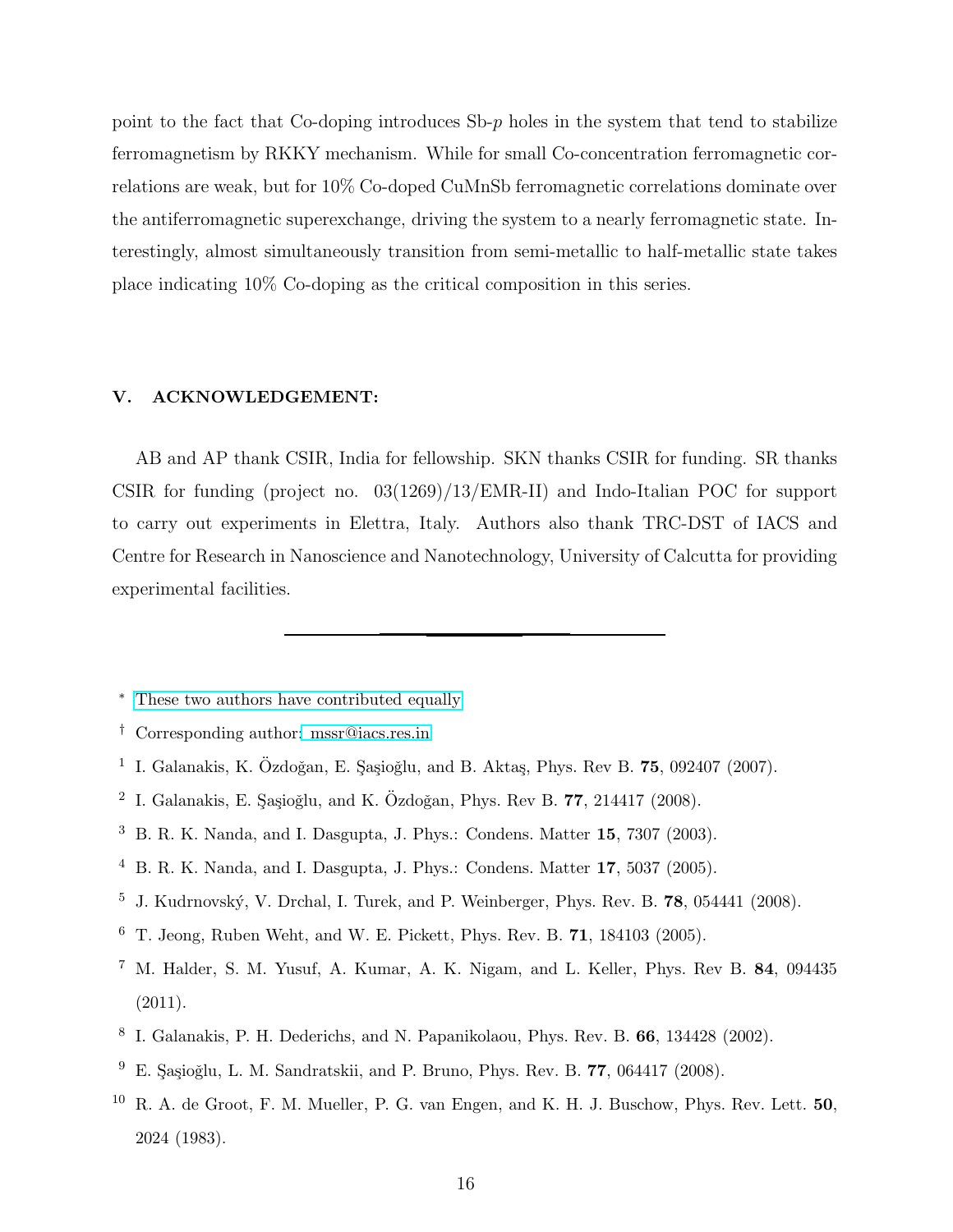- <span id="page-16-0"></span><sup>11</sup> M.J. Otto, H. Feil, R.A.M. Van Woerden, J. Wijngaard, P.J. Van Der Valk, C.F. Van Bruggen, and C. Haas, J. Magn. Magn. Mater. 70, 33 (1987).
- <span id="page-16-1"></span><sup>12</sup> M. J. Otto, R. A. M. van Woerden, P. J. van der Valk, J. Wijngaard, C. F. van Bruggen, and C. Haas, J. Phys.: Condens. Matter. 1, 2351 (1989).
- <span id="page-16-2"></span><sup>13</sup> L. J. Singh, Z. H. Barber, Y. Miyoshi, Y. Bugoslavsky, W. R. Branford, and L. F. Cohen, Appl. Phys. Lett. 84, 2367 (2004).
- <span id="page-16-3"></span><sup>14</sup> D. Bombor, C. G. F. Blum, O. Volkonskiy, S. Rodan, S. Wurmehl, C. Hess, and B. Büchner, Phys. Rev. Lett. 110, 066601 (2013).
- <span id="page-16-4"></span><sup>15</sup> T. Kanomata, Y. Chieda, K. Endo, H. Okada, M. Nagasako, K. Kobayashi, R. Kainuma, R. Y. Umetsu, H. Takahashi, Y. Furutani, H. Nishihara, K. Abe, Y. Miura, and M. Shirai, Phys. Rev. B. 82, 144415 (2010).
- <span id="page-16-5"></span><sup>16</sup> K. W. Lee, and W. E. Pickett, Phys. Rev. B. 77, 115101 (2008).
- <span id="page-16-6"></span><sup>17</sup> S. Wurmeh, Hem C Kandpal, G. H. Fecher, and C. Felser, J. Phys.: Condens. Matter. **18**, 6171 (2006).
- <span id="page-16-7"></span><sup>18</sup> A. K. Nayak, M. Nicklas, S. Chadov, P. Khuntia, C. Shekhar, A. Kalache, M. Baenitz, Y. Skourski, V. K. Guduru, A. Puri, U. Zeitler, J. M. D. Coey, and C. Felser, Nat. Mater. 14, 679 (2015).
- <span id="page-16-8"></span><sup>19</sup> K. Endo, J. Phys. Soc. Jpn. 29, 643 (1970).
- <span id="page-16-9"></span> $20$  N. P. Duong, L.T. Hung, T.D. Hien, N.P. Thuy, N.T. Trung, and E. Brück, J. Magn. Magn. Mater. 311, 605 (2007).
- <span id="page-16-10"></span><sup>21</sup> K. Kumar, A. Dashora, N. L. Heda, H. Sakurai, N. Tsuji, M. Itou, Y. Sakurai, and B. L. Ahuja, J. Phys.: Condens. Matter. 29, 425805 (2017).
- <span id="page-16-11"></span><sup>22</sup> S. Majumdar, M. K. Chattopadhyay, V. K. Sharma, K. J. S. Sokhey, S. B. Roy, and P. Chaddah, Phys. Rev. B. 72, 012417 (2005).
- <span id="page-16-15"></span><sup>23</sup> L. Bainsla, M. Manivel Raja, A. K. Nigam, B. S. D. Ch. S. Varaprasad, Y. K. Takahashi, K. G. Suresh, and K. Hono, J. Phys. D: Appl. Phys. 48, 125002 (2015).
- <span id="page-16-12"></span><sup>24</sup> L. Pal, S. Gupta, K. G. Suresh, and A. K. Nigam, J. Appl. Phys. **115**,  $17C303$  (2014).
- <span id="page-16-13"></span> $25$  J. Rodriguez Carvajal, Physica B 192, 55 (1993).
- <sup>26</sup> A. Di Cicco, G. Aquilanti, M. Minicucci, E. Principi, N. Novello, A. Cognigni, and L. Olivi, J. Phys. Conf. Ser. 190, 012043 (2009).
- <span id="page-16-14"></span> $27$  M. Newville, J. Synchrotron Rad. 8, 322 (2001).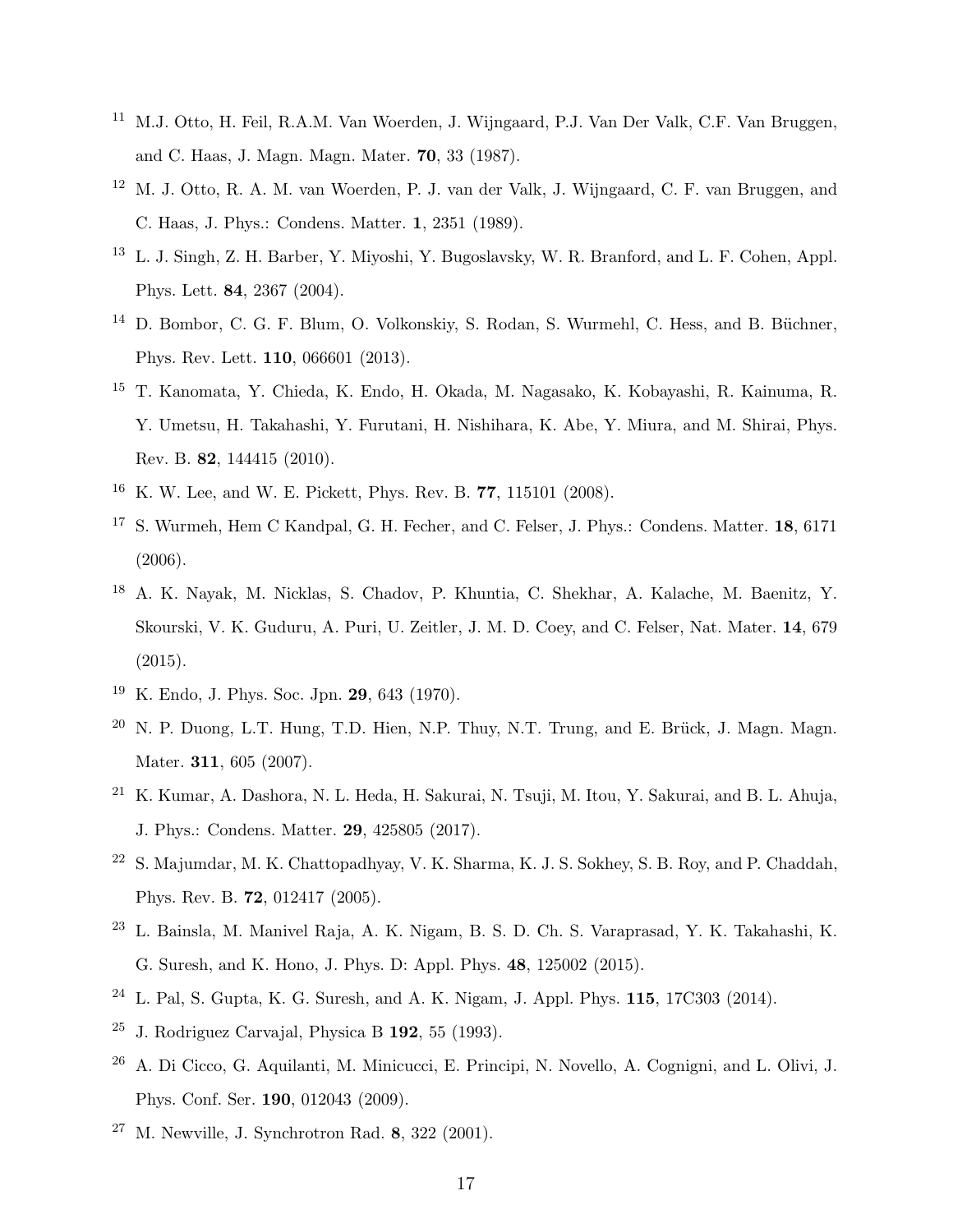- <span id="page-17-0"></span>P. E. Blochl, Phys. Rev. B 50, 17953 (1994).
- <span id="page-17-1"></span>G. Kresse, and J. Hafner, Phys. Rev. B 47, 558 (1993).
- <span id="page-17-2"></span>J. Boeuf, C. Pfleiderer, and A. Faißt, Phys. Rev B, 74, 024428 (2006).
- <span id="page-17-3"></span>K. Ueda, and T. Moriya, J. Phys. Soc. Jpn. 75, 605 (1975).
- <span id="page-17-4"></span>P. Hertel, J. Appel, and D. Fay, Phys. Rev. B. 22, 534 (1980).
- <span id="page-17-5"></span>K. Ueda, Solid State Commun. 19, 965 (1976).
- <span id="page-17-6"></span> J. Pierre, R. V. Skolozdra, Yu. K. Gorelenko, and M. Kouacou, J. Magn. Magn. Mater. 134, 95 (1994).
- <span id="page-17-7"></span> P. A. Kumar, R. Mathieu, P. Nordblad, S. Ray, Olof Karis, G. Andersson, and D. D. Sarma, Phys. Rev. X. 4, 011037 (2014).
- <span id="page-17-8"></span>M. Kataoka, Phys. Rev. B. 63, 134435 (2001).
- <span id="page-17-9"></span>S. Yoon, and J. G. Booth, Phys. Lett. A. 48, 381 (1974).
- <span id="page-17-10"></span>V. Niculescu, T. J. Burch, and J. I. Budnick, J. Magn. Magn. Mater. 39, 223 (1983).
- <span id="page-17-11"></span>A. K. Nayak, K. G. Suresh, and A. K. Nigam, Appl. Phys. Lett. 96, 112503 (2010).
- <span id="page-17-12"></span> $^{40}$  B. Maji, K. G. Suresh, and A. K. Nigam, Europhys. Lett. **91**, 37007 (2010).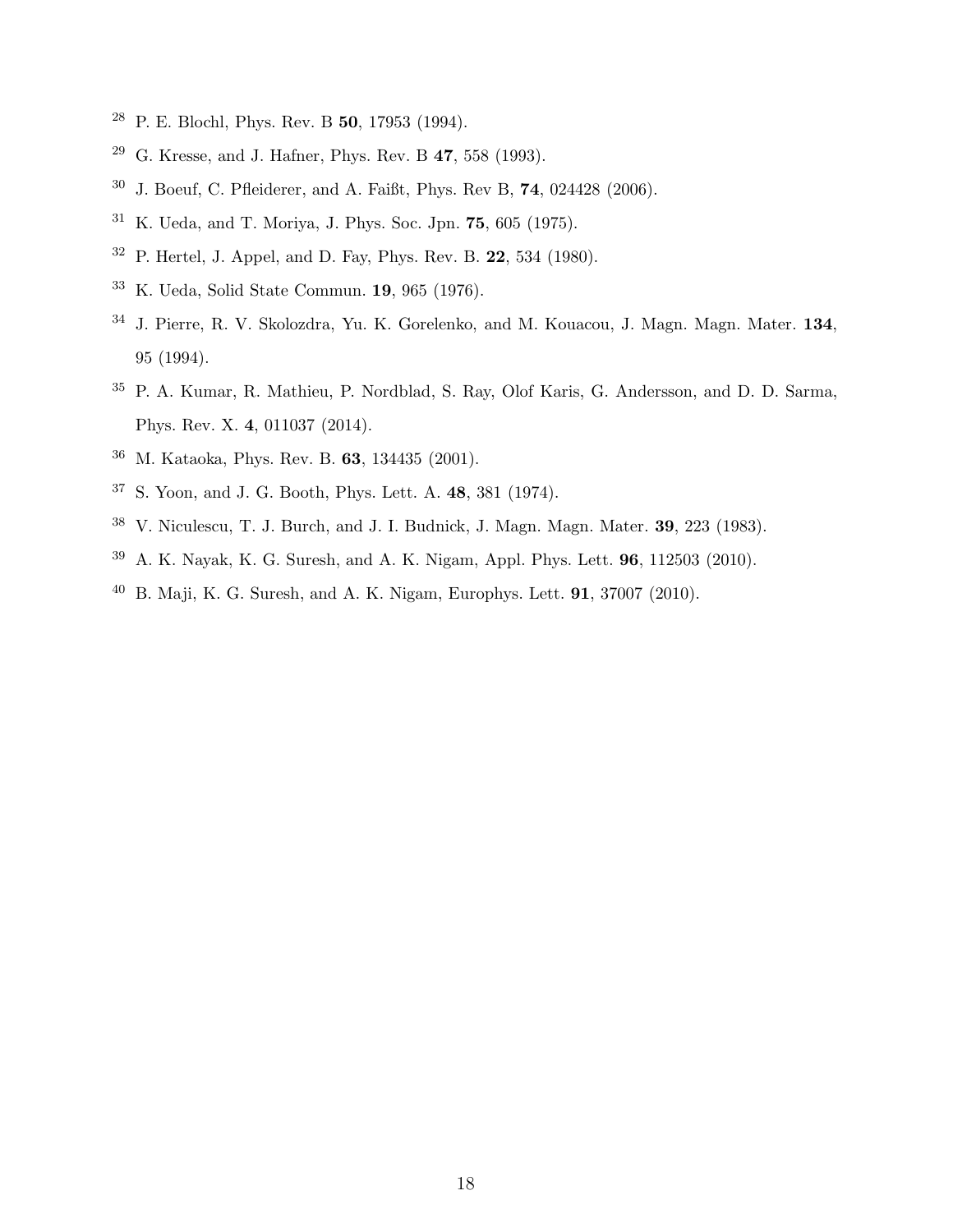| has been made between X-ray diffraction and ICP-OES analysis on each of these samples. |  |                                   |          |                        |                                                                               |                                                   |  |  |  |  |  |
|----------------------------------------------------------------------------------------|--|-----------------------------------|----------|------------------------|-------------------------------------------------------------------------------|---------------------------------------------------|--|--|--|--|--|
| Sample                                                                                 |  | $a(\text{\AA})$ $V(\text{\AA})^3$ | $\chi^2$ | Mn-Mn distance $(\AA)$ |                                                                               | Stoichiometry from XRD Stoichiometry from ICP-OES |  |  |  |  |  |
| CuMnSb                                                                                 |  | $6.101$ 227.118 3.75              |          | 4.314                  | $Cu1.00Mn1.0Sb1.0$                                                            | $Cu1.04Mn1.11Sb1.00$                              |  |  |  |  |  |
| $ Cu_{0.97}Co_{0.03}MnSb 6.098 $ 226.76 [6.03]                                         |  |                                   |          | 4.312                  | $\mathrm{Cu}_{0.972}\mathrm{Co}_{0.028}\mathrm{Mn}_{1.006}\mathrm{Sb}_{1.00}$ | $Cu0.965Co0.035Mn1.13Sb1.00$                      |  |  |  |  |  |
| $ Cu0.95C0.05MnSb 6.096 $ 226.53 3.08                                                  |  |                                   |          | 4.310                  | $ Cu0.941C0.059Mn0.993Sb1.00 $                                                | $Cu0.942Co0.058Mn1.05Sb1.00$                      |  |  |  |  |  |
| $ Cu0.92C0.08MnSb 6.091 $ 225.98 2.71                                                  |  |                                   |          | 4.307                  | $ Cu0.921C0.079Mn0.991Sb1.00 $                                                | $Cu0.916Co0.085Mn1.072Sb1.00$                     |  |  |  |  |  |
| $Cu0.9Co0.1MnSb$ 6.088 225.64 3.01                                                     |  |                                   |          | 4.305                  | $\text{Cu}_{0.901}\text{Co}_{0.099}\text{Mn}_{0.993}\text{Sb}_{1.00}$         | $Cu0.90Co0.10Mn1.03Sb1.00$                        |  |  |  |  |  |

TABLE I. All the samples are refined within a single phase to achieve reasonable  $R_{wp}$  and  $\chi^2$ . Cubic  $F-43m$  space group is taken for all the compositions. A comparative compositional study

TABLE II. Local structure parameters as obtained from the EXAFS analysis of Mn K-edge for both CuMnSb and 10% Co-doped samples. The coordination numbers around Mn were fixed to their specific values, while even otherwise they did not make the fitting better any more. The fixed or constrained values are labeled by ∗. The absolute mismatch between experimental data and best fit is  $R^2=0.014$  for both the samples. Further bond distances between Mn and its nearest/next nearest/next to next nearest neighbors have been compared with that obtained from structural refinements.

| Sample                  | Shell             | $\boldsymbol{N}$ | $\sigma^2$ ( $\times$ 10 <sup>2</sup> Å <sup>2</sup> ) | $R(\AA)$ | $R_{XRD}(\AA)$ |
|-------------------------|-------------------|------------------|--------------------------------------------------------|----------|----------------|
| CuMnSb                  | $Mn$ -Cu1         | $4.0*$           | 0.92(6)                                                | 2.637(3) | 2.642          |
|                         | $Mn-Sb1$          | $6.0*$           | 1.44(9)                                                | 3.002(2) | 3.051          |
|                         | $Mn-Mn1$ 12.0 $*$ |                  | 2.34(7)                                                | 4.303(2) | 4.314          |
|                         | Mn-Cu2 $12.0*$    |                  | 1.64(6)                                                | 5.025(3) | 5.059          |
| $Cu0.9Co0.1MnSb$ Mn-Cu1 |                   | $4.0*$           | 0.97(8)                                                | 2.620(4) | 2.636          |
|                         | $Mn-Sb1$          | $6.0*$           | 1.39(4)                                                | 3.006(2) | 3.044          |
|                         | $Mn-Mn1$ 12.0 $*$ |                  | 2.13(5)                                                | 4.294(2) | 4.305          |
|                         | $Mn-Cu2$ 12.0 $*$ |                  | 1.78(7)                                                | 5.035(4) | 5.048          |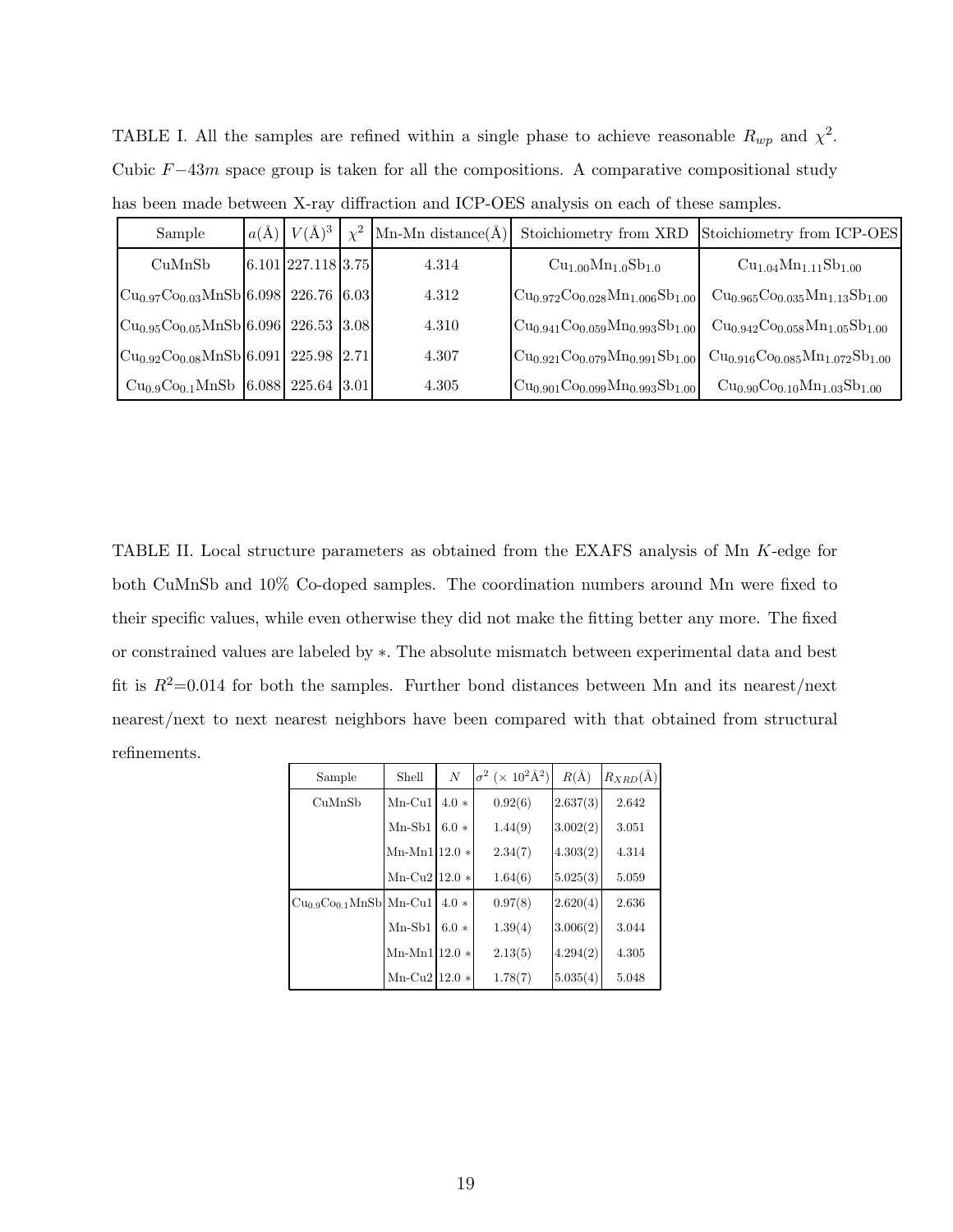

FIG. 1. (color online) Arrangement of Mn-spins (golden spheres with red arrows indicating down spin and blue arrows indicating up spin) in pure CuMnSb (a), and pure CoMnSb (b). While for  $Cu_{1-x}Co_xMnSb$  (c), arrangement of Mn-spins to satisfy the hypothesis of mixed magnetic phase. Green spheres indicate the substituted Co atoms.



FIG. 2. (color online) The refined curves are laid over the experimental data points for all the synthesized samples. Inset to (d) shows the expanded views of the most intense peak of the corresponding samples.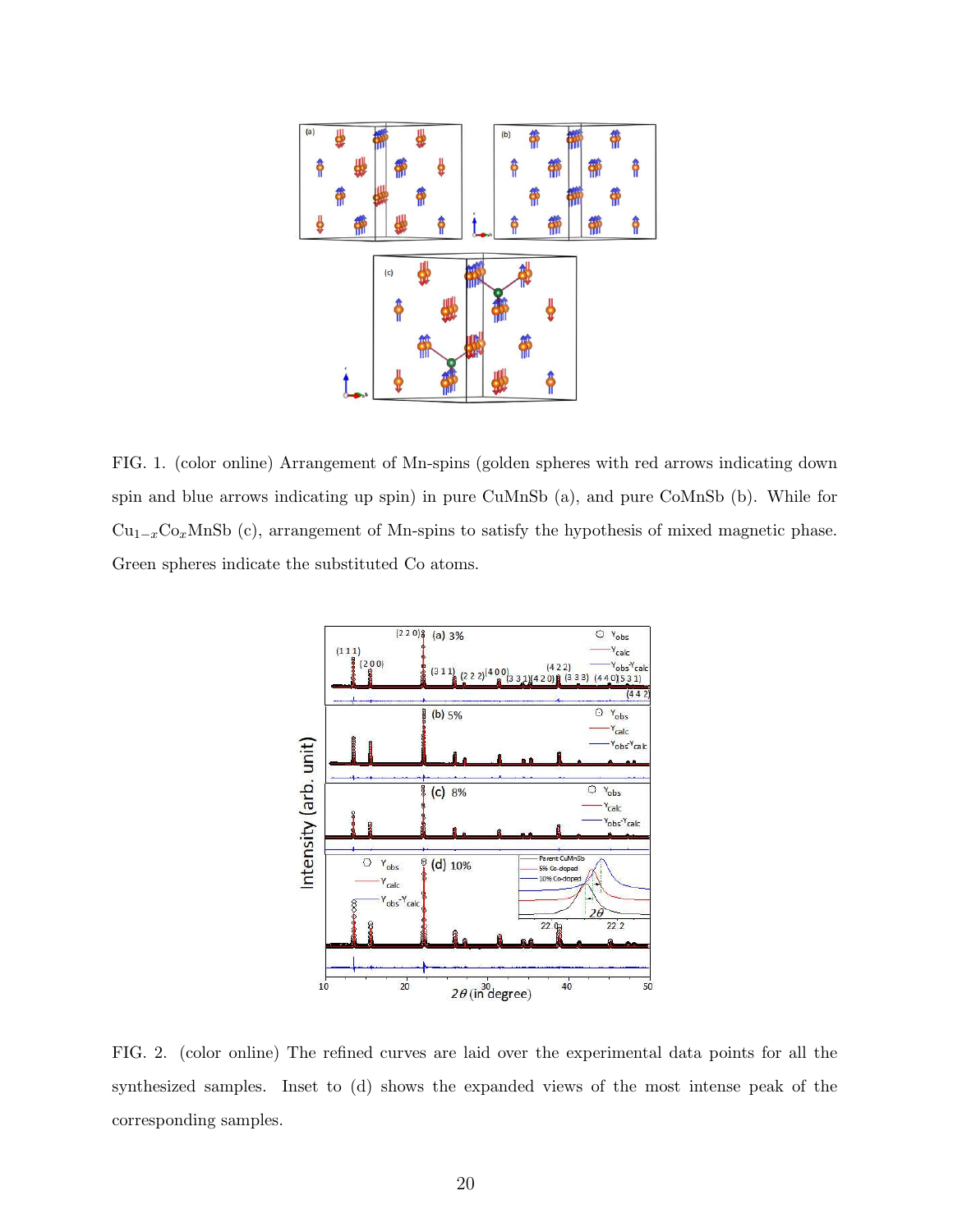

FIG. 3. (colour online) (Upper Panel) Mn K-edge  $k^3$  weighted experimental XAFS data (shaded black circles) and respective best fits (red solid line) are presented for both CuMnSb (a) and 10%-doped sample (c). The partial contributions from individual single scattering paths (solid colored line) and the residual  $[k^2 \chi_{exp} k^2 \chi_{th}]$  (open black dots) are also indicated for both the samples, vertically shifted for clarity. (Lower Panel) Fourier Transform of experimental (shaded black circles) and theoretical (solid red line) curves for CuMnSb (b) and 10%Co-doped (d) cases; the magnitude  $(|FT|)$  and imaginary parts (Imm) are plotted in the respective figures.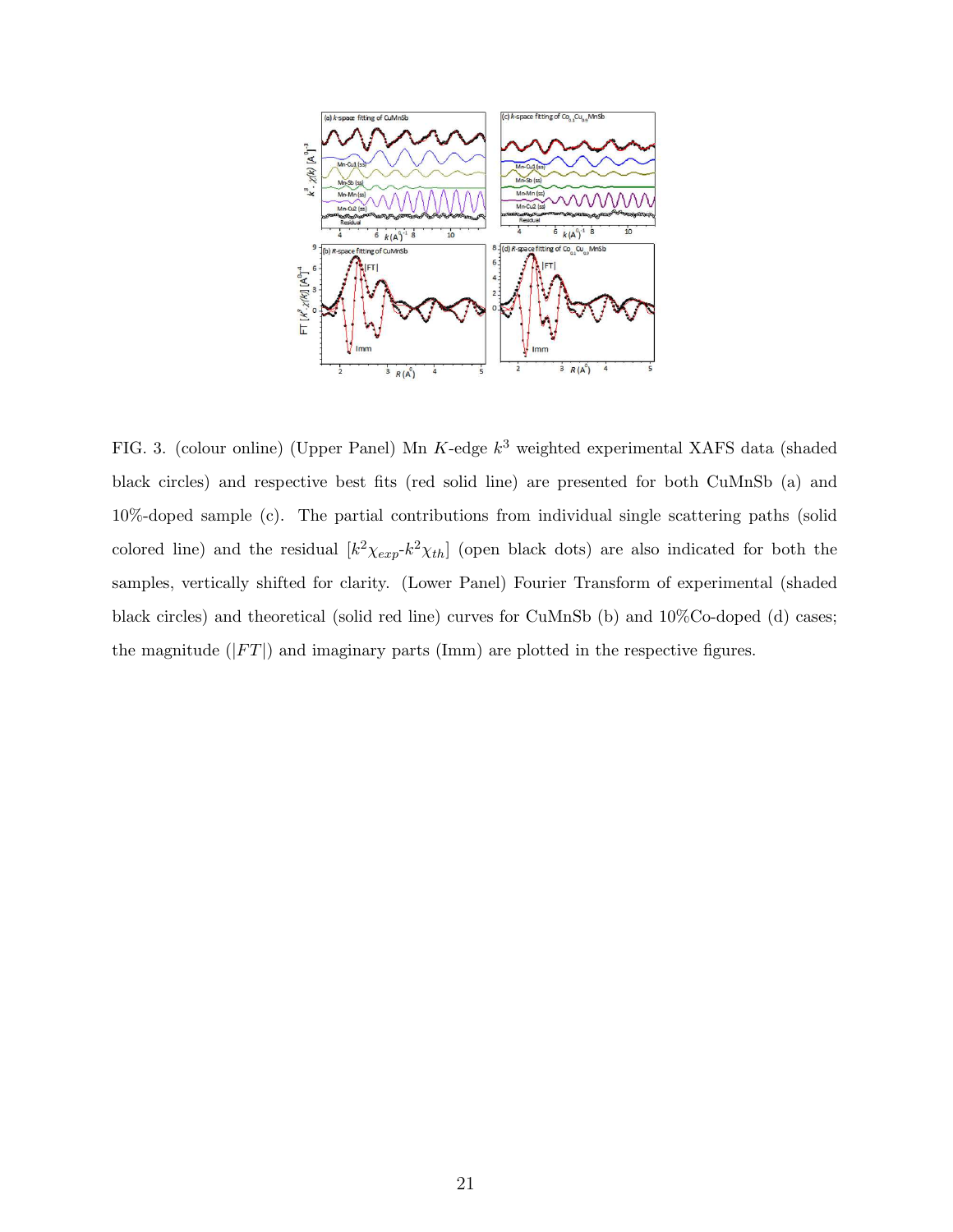

FIG. 4. (colour online) (a) M(T) variation for CuMnSb during both Zero Field Cooled (shaded black circles) and Field cooled (shaded red circles) cycles at 150 Oe field; Inset of which additionally shows the  $M(T)$  plot at 2000 Oe field. (b)  $M(H)$  variation of CuMnSb at 5 K up to  $(\pm)3$  Tesla; inset of which shows  $M(H)$  curve at 300 K only at the first cycle.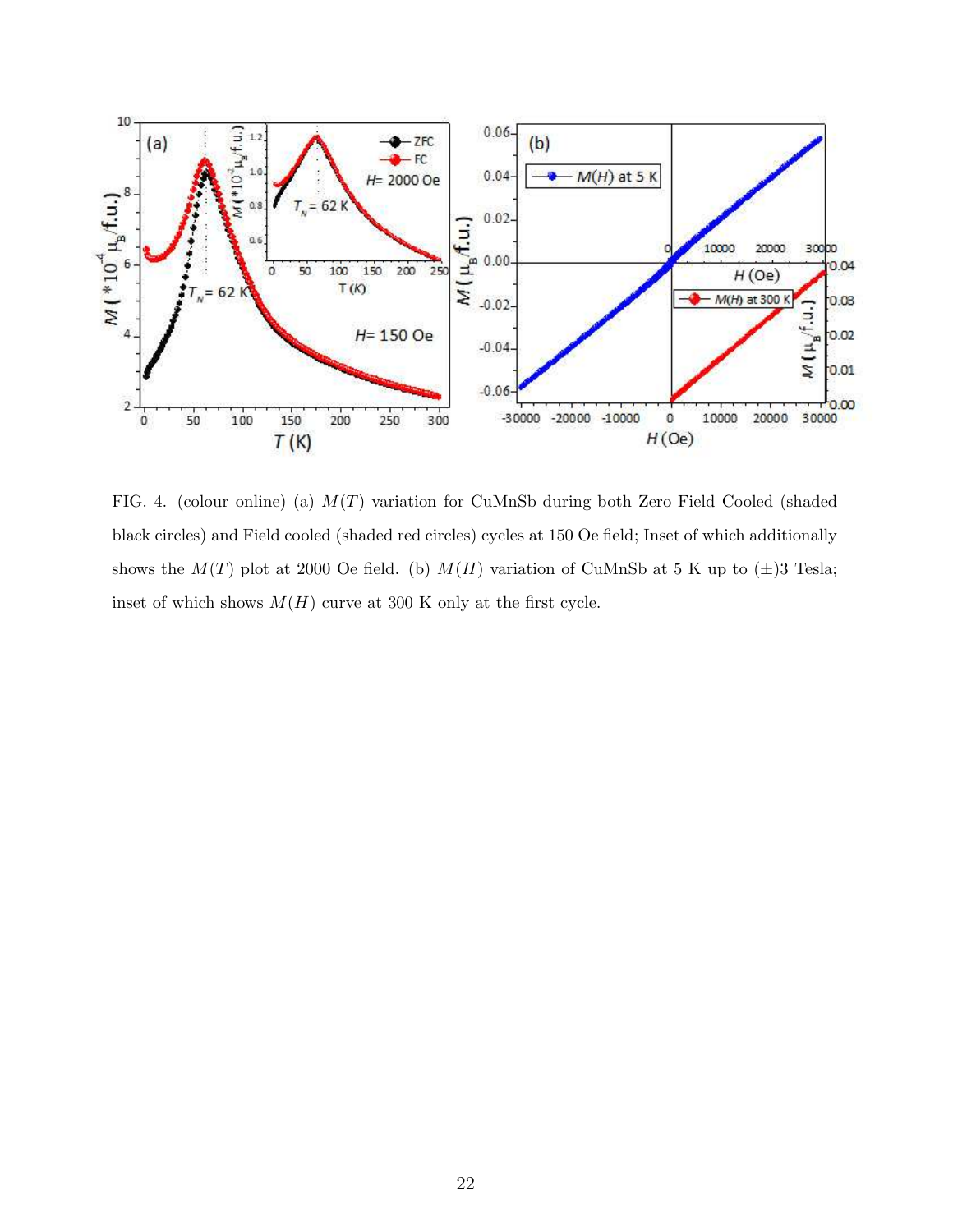

FIG. 5. (colour online) (a)-(d) Temperature dependent magnetization  $[M(T)]$  variations of all four doped samples at low magnetic field during both ZFC (shaded black circles) and FC (shaded red circles) cycles. Further  $M(T)$  variations during ZFC mode of 8% (e) and 10%-doped (f) samples have been presented at several constant higher magnetic fields. Inset to (e) shows that ZFC-M and FC-M merge on each other at the highest applied field (5000 Oe) for the 8%-doped sample.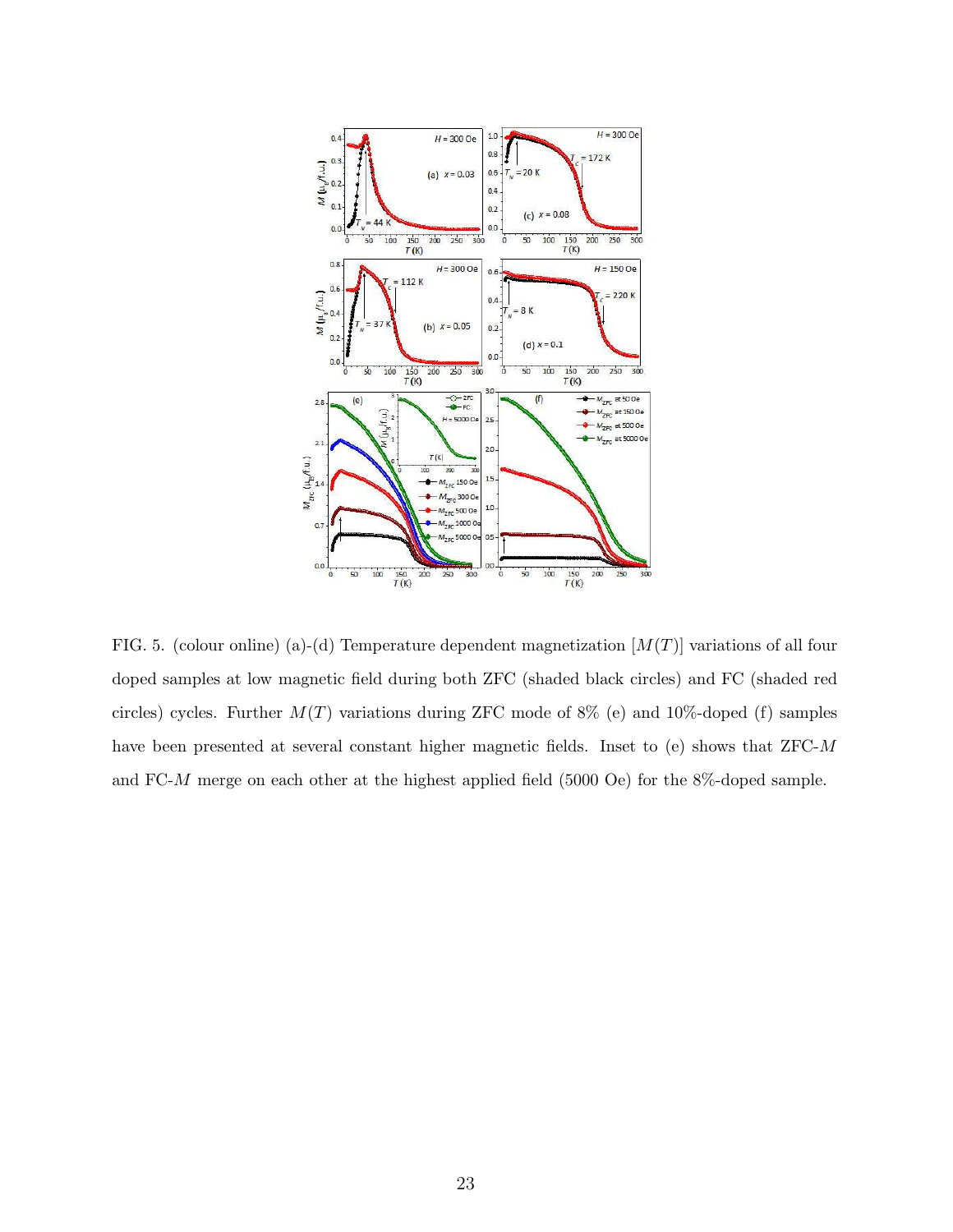

FIG. 6. (colour online) (a) The  $M(H)$  isotherms at 5 K for the doped samples. Bottom right inset of which shows the enlarged views of the  $M(H)$  curves for  $x=0.03$  and 0.05 samples in the low field region, while Top left inset shows the variations of maximum magnetization (moment at highest field and lowest measuring temperature) and coercive field  $(H_C)$  as a function of Co-concentration.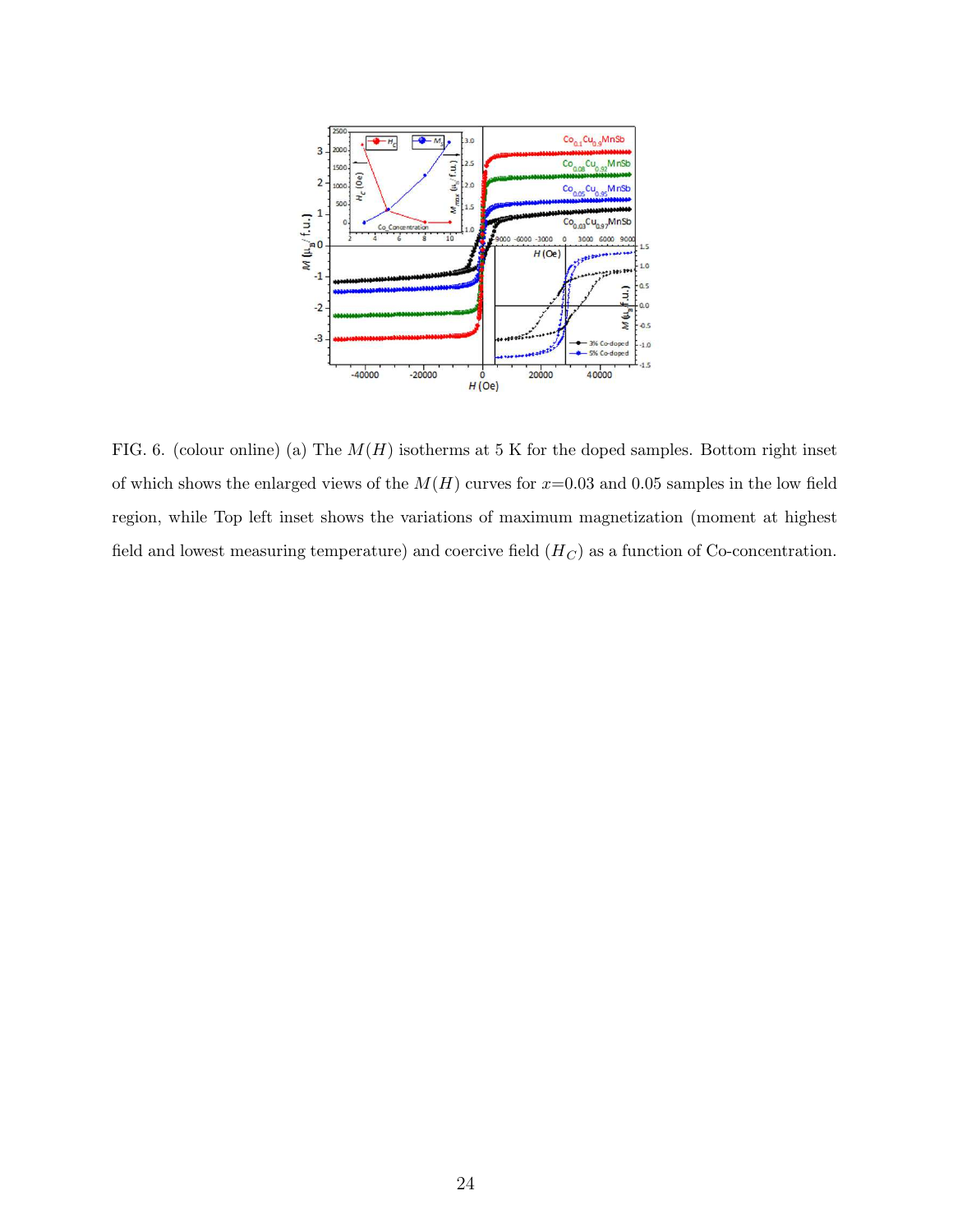

FIG. 7. (colour online) (a) Resistivity behavior as a function of temperature  $[\rho(T)]$  for CuMnSb. Inset of which shows the linear dependence of  $\rho(T)$  (solid black line over experimental data points) in the high temperature region. Further  $T^2$ -dependency of  $\rho(T)$  variation has been shown for zero field (b) and 5 Tesla applied field (c) in the low temperature region.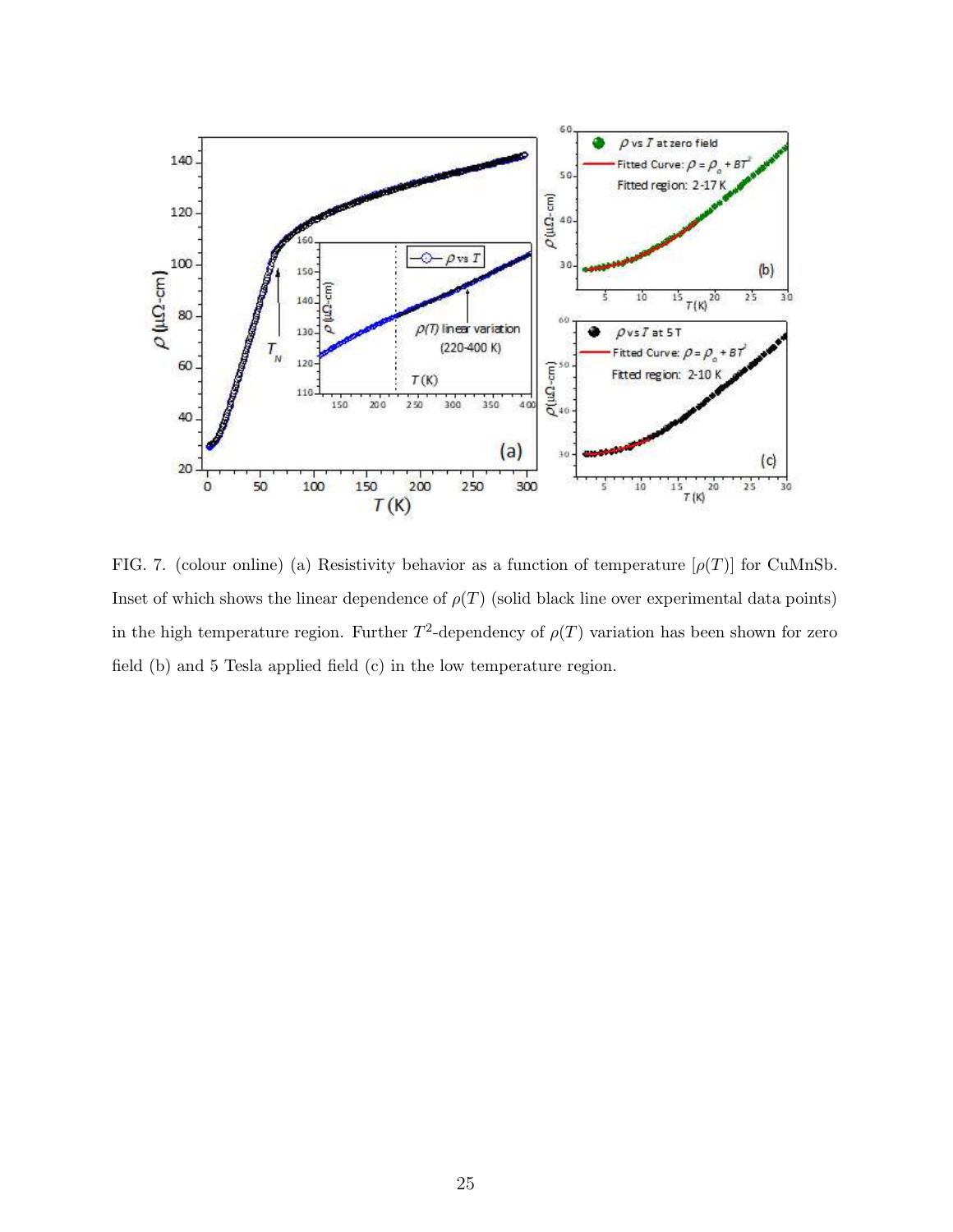

FIG. 8. (colour online) (a) Comparative study of normalized zero field resistivity  $(\rho/\rho_{300}$  versus T) variation between CuMnSb (shaded balck circles), 3%Co-doped (shaded green circles) and 5%Codoped (shaded blue circles) samples. Further deviation from  $T^2$ -dependence of  $\rho(T)$  variation has been shown in a given low temperature range for 3% (b), 5% (c) and 10% (d) doped alloys.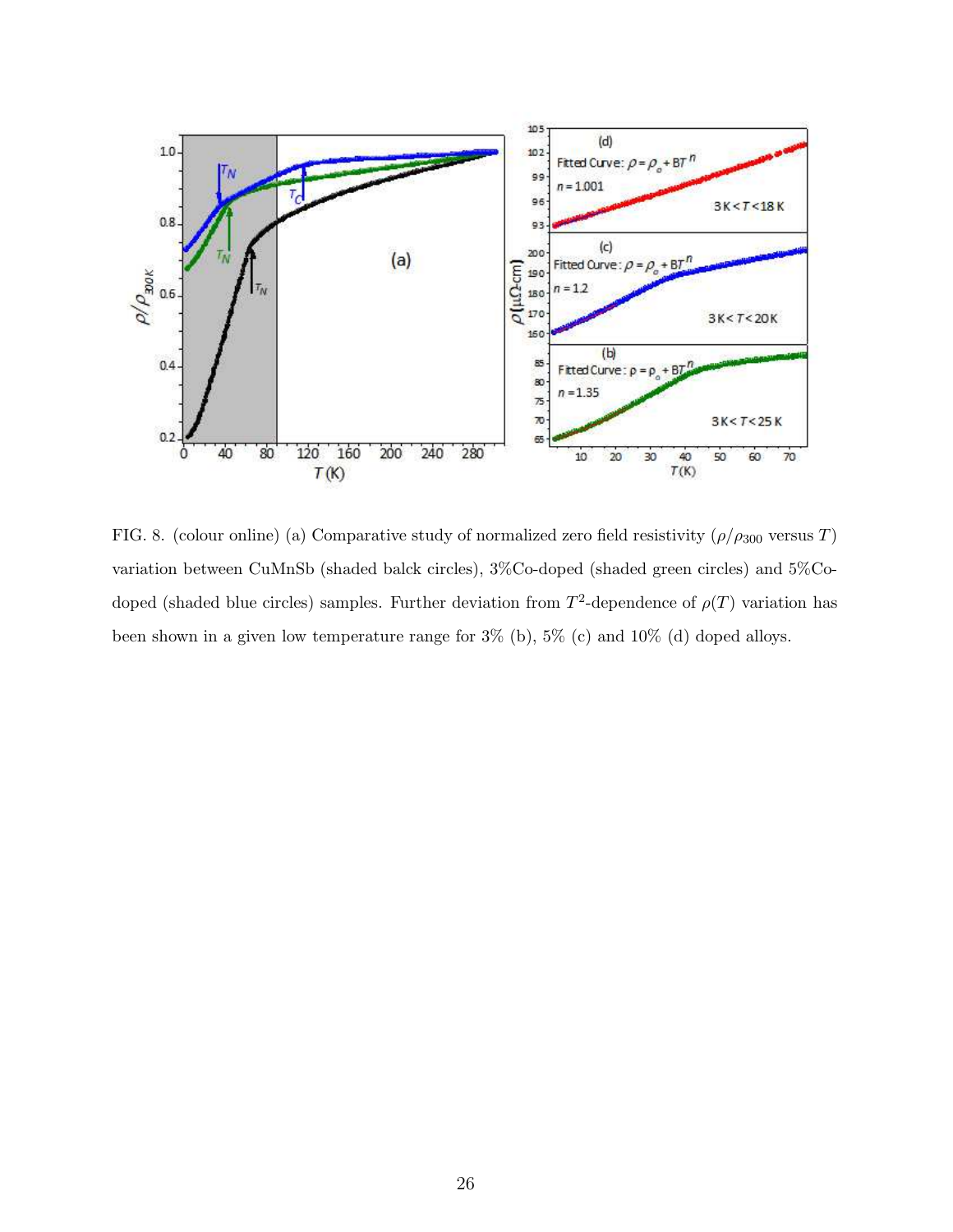

FIG. 9. (colour online)  $\rho(T)$  variations of 5%- (a) and 10%- (b) doped samples at zero field and 5 Tesla applied fields. Inset to (a) shows the  $MR(T)$  variation of the corresponding sample, while Top left inset of (b) shows the same for 10% Co-doped sample and Bottom right inset reveals the enlarged views of the  $\rho(T)$  variation at both 0 and 5 Tesla fields in the high temperature region. Further, Magnetoresistance curves  $(MR\%$  versus H) for Cu<sub>0.95</sub>Co<sub>0.05</sub>MnSb ((c)-[i] to [iii]) and  $Cu<sub>0.9</sub>Co<sub>0.1</sub>MnSb$  ((d)-[i] to [iii]) alloys have been presented at several constant temperatures.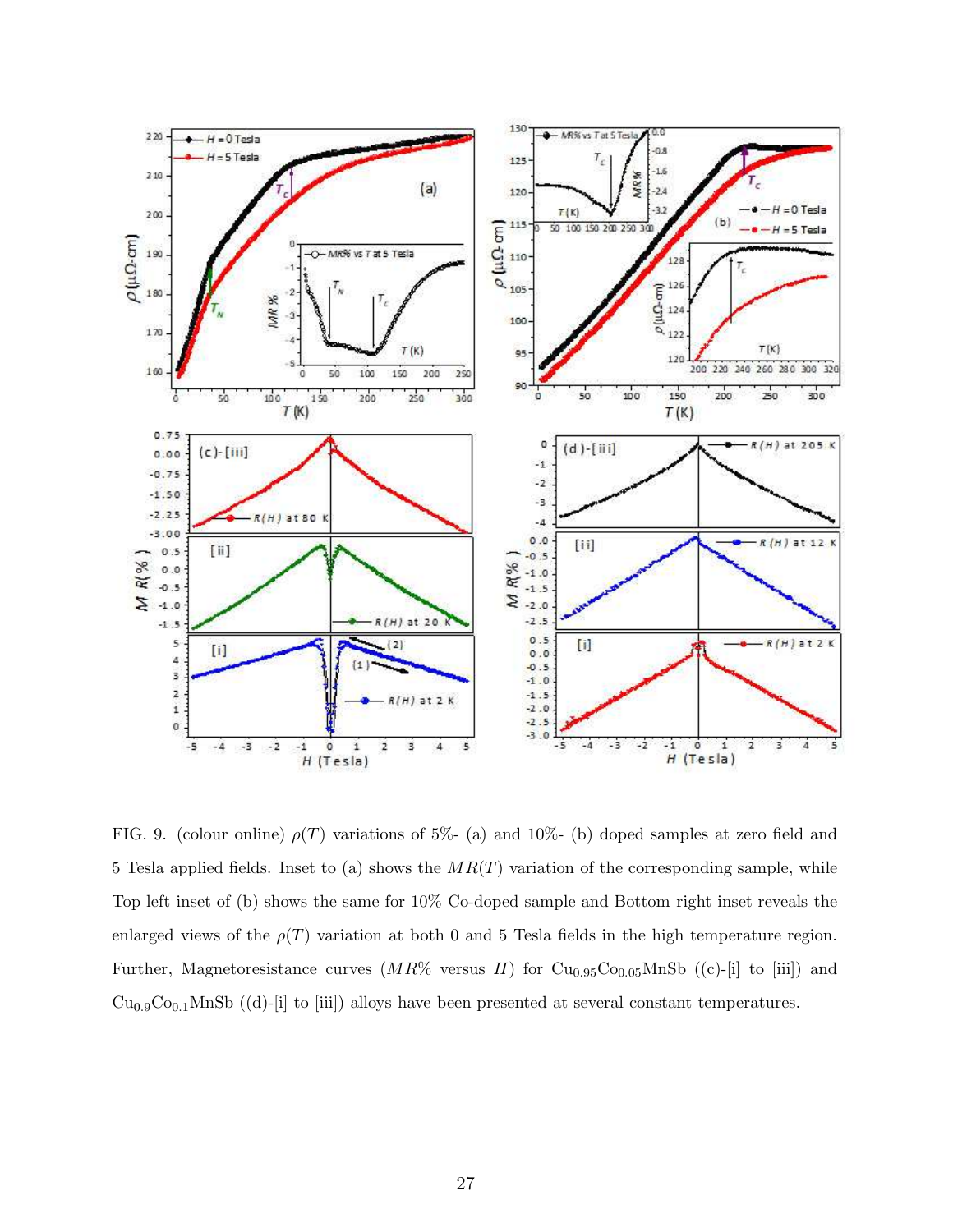

FIG. 10. (colour online) Possible spin configurations retaining ferromagnetic correlation in AFM  $Cu_{1-x}Co_xMnSb$  alloys for 3% (a), 5% (b) and 10% (c) Co-doping. The purple sphere indicates the Co atom while the arrows (blue/red) stand for Mn-spins (up/down).



FIG. 11. (colour online) Energy difference between FM and AFM configuration with respect to configuration (C) as a function of Co doping, within LDA(left panel) and within LDA + U (right panel).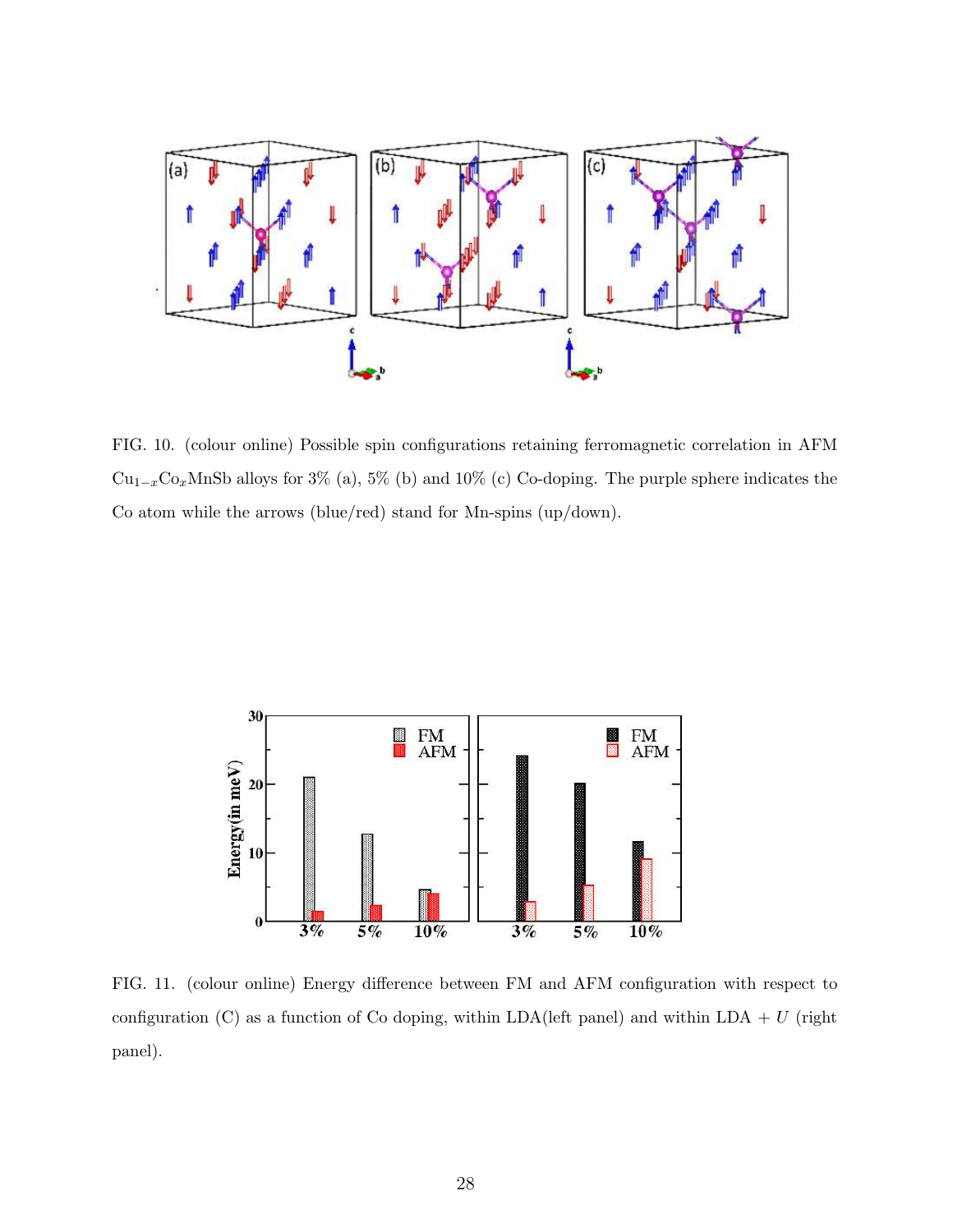

FIG. 12. (colour online) (a) Total density of states (TDOS) for the possible ground states of the corresponding systems; Mn 3d-projected DOS (filled-in regions) of CuMnSb are also indicated and the insets show the enlarged views of TDOS around the Fermi level for 3% and 10%-doped systems. (b) Partial density of states (PDOS) for the possible ground states of 3%, and 10% doped structures; insets of which show the PDOS for Sb  $p$  states.